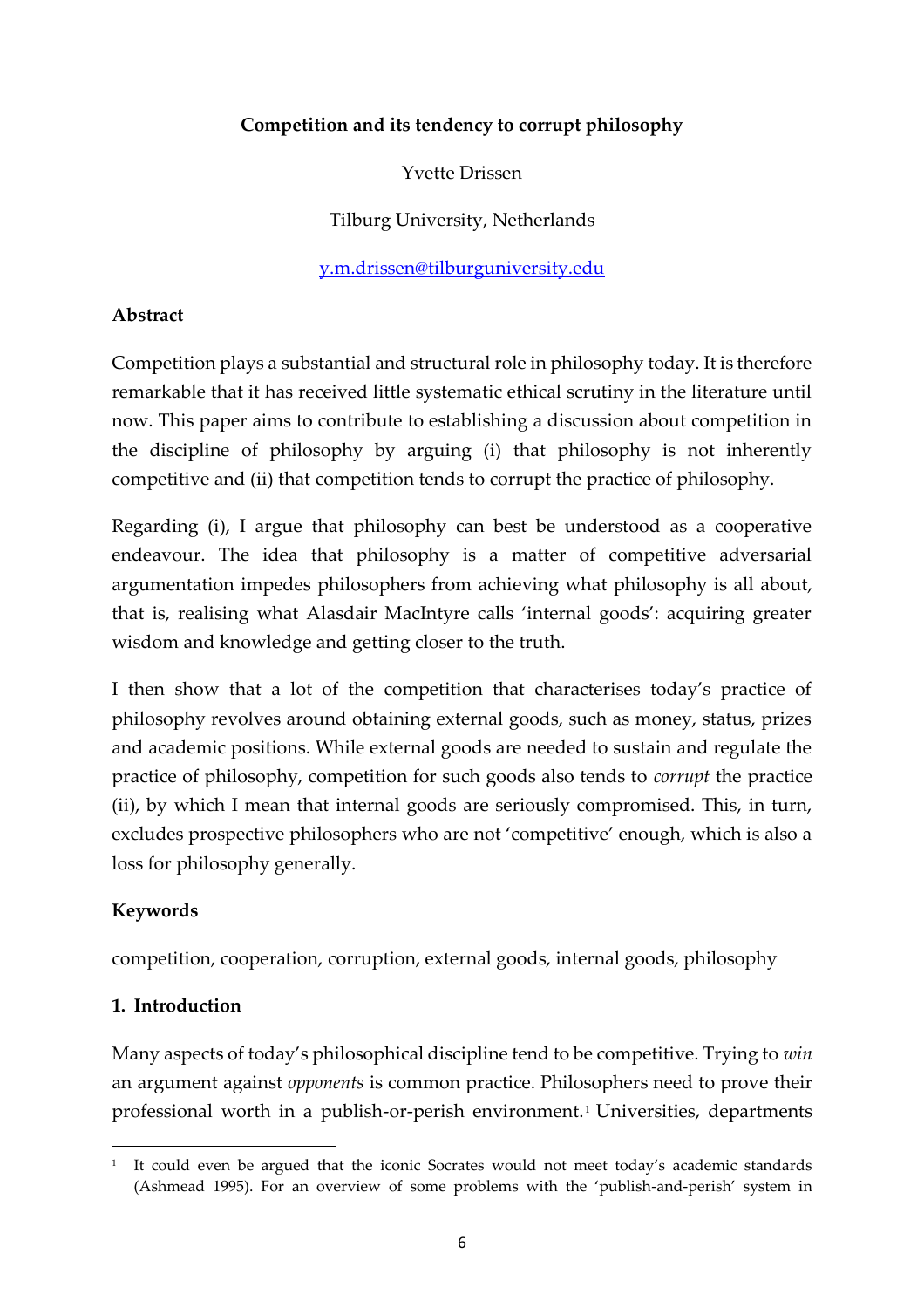and individual academics compete for funding. And in high schools, competitive philosophy events such as Ethics Bowls and Philosothons gain popularity. <sup>2</sup> While competition plays a structural and substantial role in philosophy today, it has received little systematic ethical scrutiny in the literature until now (exceptions include Cohen 1995, Rooney 2010 and Hundleby 2021). This paper aims to contribute to establishing a discussion around competition in philosophy by arguing (i) that philosophy is not inherently competitive and (ii) that competition tends to corrupt the very practice of philosophy.

My paper proceeds as follows. First, I will provide a working definition of competition (Section 2), after which I will take a closer look at the practice of philosophy. I take issue with the dominant perception that philosophy is inherently competitive, including the argument-is-war metaphor. In response, I use Alasdair MacIntyre's (2007) conceptual tools to identify philosophy's cooperative aspects (Section 3) and show that obtaining philosophy's so-called 'internal goods' does not require competition (Section 4). Hence, philosophy as a practice is not inherently competitive.

I then examine the claim that the practice of philosophy needs to be *organised* and *regulated* competitively, regardless of whether competition is inherent to the practice (Section 5). I show that a lot of the competition that characterises today's practice of philosophy revolves around obtaining so-called 'external goods', such as money, status, prizes and academic positions. While external goods are needed to sustain and regulate the practice of philosophy, competition for such goods also has a tendency to corrupt this practice, that is, to compromise its internal goods in varying degrees. This, in turn, excludes those prospective philosophers who are not 'competitive' enough, thereby also excluding a variety of styles, methods, voices and critiques that are philosophical in nature and could move the discipline as a whole forward.

Finally, I conclude that, while competition fulfils an important regulative function within the practice of philosophy, how and to what extent we organise things competitively is open to change (Section 6). While there is room for competition in philosophy, it should not come at the cost of those things we deem valuable about and even indispensable to philosophy: being guided by genuine curiosity, learning

academic philosophy, see Davies and Fellapi (2017). For a more anecdotal story, see Weinberg (2017).

<sup>2</sup> See the promotional video for the *National High School Ethics Bowl* in the US [\(https://nhseb.unc.edu/\)](https://nhseb.unc.edu/). In the 2021 (online) edition, 35.000 students from 32 different states participate. See also promotional videos of Philosothon competitions in Australia [\(https://www.philosothon.net/\)](https://www.philosothon.net/) and the UK [\(https://philosothon.co.uk/\)](https://philosothon.co.uk/).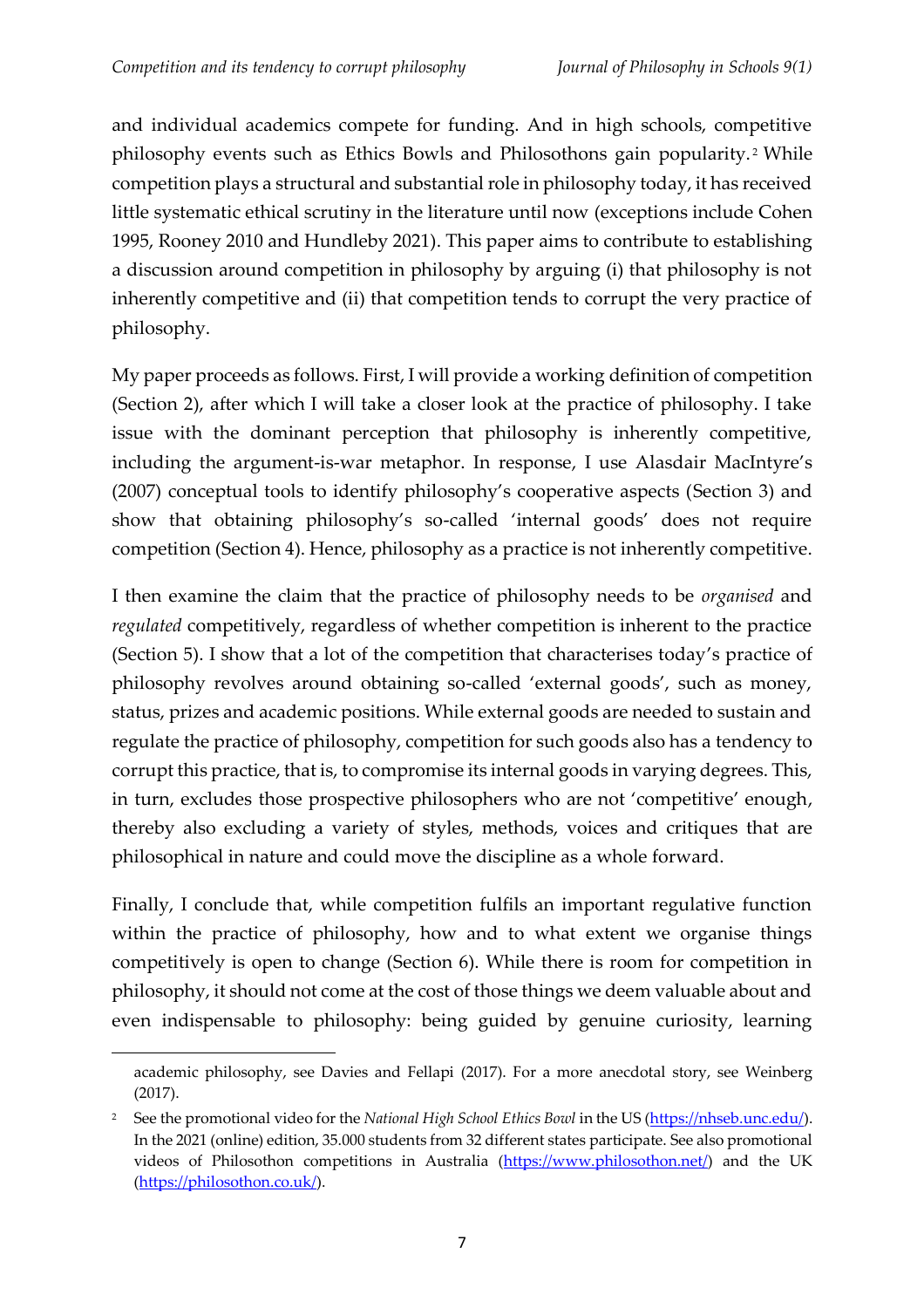philosophy for philosophy's sake and trying to obtain wisdom or come closer to the truth.

# **2. What is competition?**

The first step of my argument is to spell out what I mean by 'competition'. While a distinct philosophical debate on the concept of competition is largely absent, there is some literature that critically analyses it (Cawston 2016; Douglas 2019; Gomberg 1995; Hussain 2018, 2020; Knight 1923; Kohn 1992; Lütge 2019; Rousseau 1755/1761; Thorbjørnsen 2019; Vickers 1995; Wolff 2002). Based on commonalities between these different contributions, I propose the following working definition:

**Competition (working definition):** A practice is competitive when its rules (implicitly or explicitly) stipulate that scarce, mutually exclusive goods can only be obtained by those at the top of the ranking (the winners) at the expense of those lower down the ranking (the losers). The participants' positions on the ranking are based on their achievements, as specified by those rules.

Let me point out three aspects of this definition that will be particularly relevant in the sections to come. The first one is competition's *mutually exclusive* character. One party can only win the scarce good (such as a prize, status and fame) *at the cost of* others, the losers (or, the non-winners).

The second, but related, aspect is about the participants' *achievements*. Contrary to lotteries, where winning the (mutually exclusive) prize is purely based on luck, competition implies that one's position on the ranking is based on achievements, which are typically *perceived* as depending on one's efforts and abilities (Hayes 2012, pp. 51–53; Fishkin 2016, p. 32; Littler 2017; Sandel 2020). <sup>3</sup> Losing a competition involves the negative evaluation of one's achievements, which, in turn, has a tendency to threaten one's sense of self-esteem or self-worth (Neuhouser 2008; Rousseau 1755/1761; Wilkinson & Pickett 2018, pp. 17-18). You may start believing that you *are* a loser, especially if there is a lot at stake, for example when your SAT score

<sup>3</sup> I emphasise 'perceived' because luck plays a bigger role in determining the outcome of competitions than is often recognised. For example, due to attribution error, '[w]inners [are] more likely than losers to attribute unequal outcomes to talent instead of luck, to see the outcomes as fair, and to express personal satisfaction' (Molina et al. 2019, p. 4). This paper, however, will not go into the issue of fairness and luck in relation to competition (to what extent competitions are unfair) but pursues another concern (to what extent competitions corrupt the quest for internal goods; more on this in Section 5).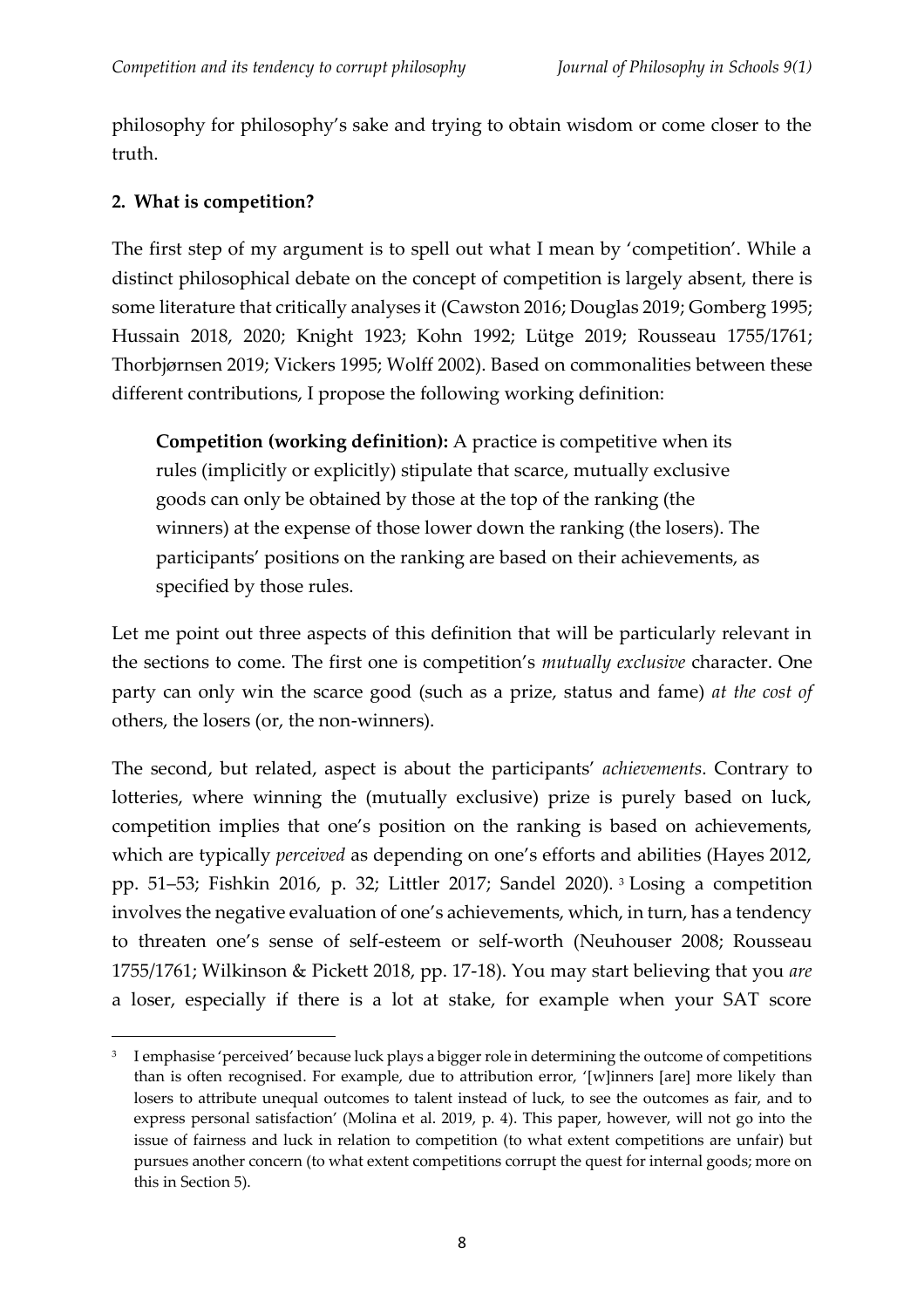determines your access to a prestigious university; only a sufficiently high score, relative to others, grants you this access.

While competitions *can* bring about positive net-outcomes (e.g. it can be fun and thrilling, it can motivate people to develop their talents, and it can stimulate economic growth), the mutually exclusive 'win-lose' aspect based on one's alleged achievements is a necessary characteristic of competition. It means that there inevitably will be a losing party that incurs some kind of disadvantage.

The third aspect to point out refers to competition's *rules*, which can be either constitutive or regulative in nature. For some practices, the competitive rules are part of what *constitutes* that same practice; 'they make something the case by representing it as being the case' (Searle 2010, p. 97). The rules of chess, for example, represent the very practice; and it stops being chess if one takes away the competitive rules. By contrast, the rules of other practices are *regulative* in nature. A regulative rule is meant 'to bring about a certain form of behaviour, and is satisfied if the behaviour matches the content of the rule,' such as, 'drive on the right hand side of the road' (Searle, 2010, p. 97). Competitive rules can regulate a practice, but the practice as such exists regardless of such rules. For example, I can engage in the practice of portrait painting, without having to do so competitively.<sup>4</sup> Likewise, as I will argue in the following sections, one can engage in philosophy and get better at it, both when competitive rules are present *but also when they are absent*. Put differently, I argue that competition is *not* constitutive to philosophy, but plays a regulative role *at best*.

#### **3. The practice of philosophy**

This section develops the next notion of my argument: philosophy as a practice. Alasdair MacIntyre offers us conceptual tools that will help us analyse and understand the practice of philosophy, including its so-called 'internal' and 'external goods'. Starting with 'practice', MacIntyre describes it as:

any coherent and complex form of socially established *cooperative* human activity through which *goods internal* to that form of activity are realized in the course of trying to achieve those standards of excellence which are

<sup>&</sup>lt;sup>4</sup> One might respond that our human desire for recognition and having our individual (superior) merit confirmed by others, at least in some respects (Rousseau 1755/1761; Neuhouser 2008; Kolodny 2010), makes us susceptible to outperforming others competitively. However, the extent to which humans 'are' competitive and how this affects our practices is an empirical question that lies outside the scope of this paper. This paper focusses on (competitive) practices itself.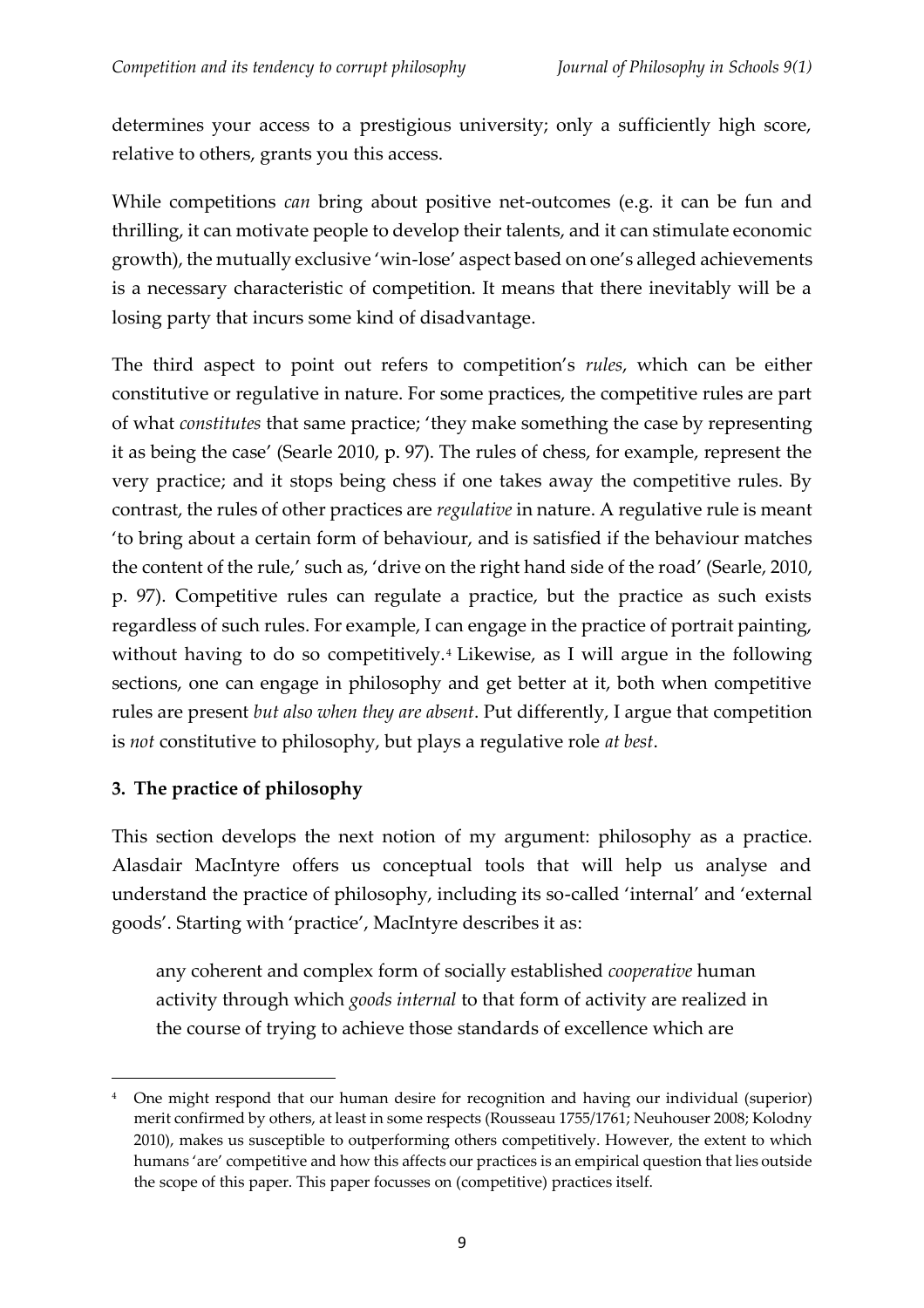appropriate to, and partially definitive of, that form of activity, with the result that human powers to achieve excellence, and human conceptions of the ends and goods involved, are systematically extended. (MacIntyre, 2007, p. 187, emphasis mine)

To illustrate, throwing a ball with skill is not a practice, but the game of American football is. Planting tubers is not a practice, but farming is. Again, bricklaying is not a practice, but architecture is (MacIntyre 2007, p. 187). Based on these examples, we can already recognise that philosophy, too, is a practice, while merely sharing your opinion about, say, abortion, without giving it any thought, is not.

In order to justify understanding philosophy as a practice, I need to unpack two important aspects of MacIntyre's definition, both of which are essential to any practice: cooperation and internal goods. I start off with the first one: the practice's *cooperative* aspect. While MacIntyre does not explicitly give a definition of 'cooperation', his work suggests that it refers to all participants sharing a common sense of what the rules, the purpose and standards of the practice are. This shared common sense has an important historical dimension where skills and knowledge have been passed on from one generation to the next (MacIntyre 2007, p. 190). When it comes to philosophy, there is clearly a common and shared history that revolves around ideas, skills and knowledge that are expressed in, for instance, books and articles. Sharing a common sense of what the rules and standards are goes beyond merely agreeing upon them as self-interested individuals; it is about a shared commitment and care for these rules and standards and their continuation. As philosophers, we place ourselves in a tradition and adhere to its standards in terms of writing style, topics, and canonical figures.

Let me illustrate this cooperative aspect with an oft-used example by MacIntyre: the practice of chess. What is interesting about this example is that chess is cooperative as well as competitive, but on different levels. Chess's competitive aspect is constitutive of the game; it is part of its rules and purpose that individual players try to win by checkmating the opponent. However, on a different but equally important level, chess as a practice can also be described as a cooperative venture. Various institutions and a community of chess-players are built around the game and together they continuously pass on and reinforce a set of shared and agreed upon rules. The game has been played and perfected over centuries, which requires the passing on of skills and knowledge from one generation to the next, for example, by chess clubs, tournaments, books, and, nowadays, a huge online chess community. So, the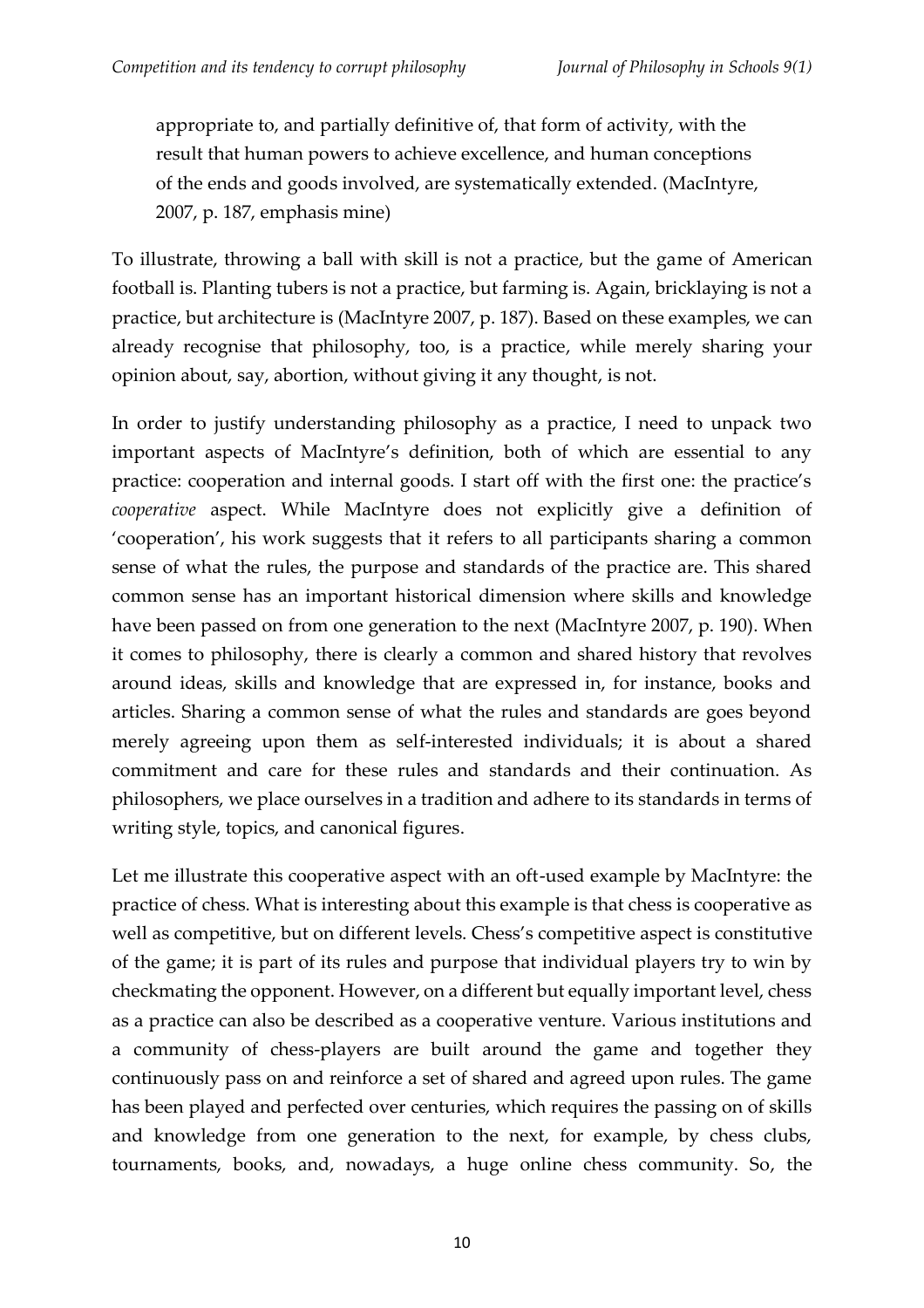practice's competitive and cooperative aspects do not need to be in conflict with one another but can very well go hand in hand.

In philosophy too, we can tease out the practice's cooperative aspect.

# *Philosophy (cooperation)*

Philosophy has a long history of critical thinkers who passed on their knowledge and skills from one generation to the next. Not only did philosophical ideas and discussions around morality, aesthetics, epistemology, metaphysics, philosophy of mind, political philosophy and logic evolve over time, also the ways of doing philosophy have changed. This all is a cooperative endeavour. In their attempts to come closer to the truth or acquire knowledge or greater wisdom, philosophers situate themselves in a certain tradition where they are influenced by other philosophers, and reflect on and respond to each other's work.<sup>5</sup> Crucially, this all happens while having a (more or less) shared understanding of what constitutes good philosophy and why and how to uphold its standards. <sup>6</sup> Moreover, philosophers acquaint students―potential future philosophers― with what is supposed to be good philosophising, given these commonly accepted standards.

One might argue that this focus on philosophy's cooperative aspects misrepresents philosophy as it ignores some of the latter's crucial competitive aspects. Just like chess, philosophy is essentially cooperative *and* competitive, but on different levels. In order to move the philosophical debate forward (i.e. get closer to truth or acquire more knowledge) philosophers must engage in a *battle of ideas* and challenge each other's arguments.

This argument-is-war metaphor dominates philosophy's self-image in numerous ways. One such way is language, where terms like 'arguing *against*', '*opponents*', '*adopting* and *defending* positions' and '*winning* and *losing* arguments' is common parlance (Rooney 2010, p. 211). But metaphors go beyond mere language; many things we *do* in arguing and the ways we perceive others and ourselves are structured by the

<sup>&</sup>lt;sup>5</sup> My descriptions of philosophy aim to include both analytic and continental traditions, the latter having an extensive non-argumentative literature with more 'poetic' writers such as Lacan, Derrida and Heidegger (Miščević 2014).

<sup>6</sup> I am aware that what counts as 'good philosophy' is determined by contingent power structures that are rooted in history. I aim to keep my discussions of philosophy broad enough as to include non-Western ways of philosophy as well. African philosophies, for example, have a rich oral tradition where theories of human nature, moral agency, subjectivity, language and responsibility are communicated and debated through stories, rituals and art (Imbo 2002; Ali 2006; Ikuenobe 2018).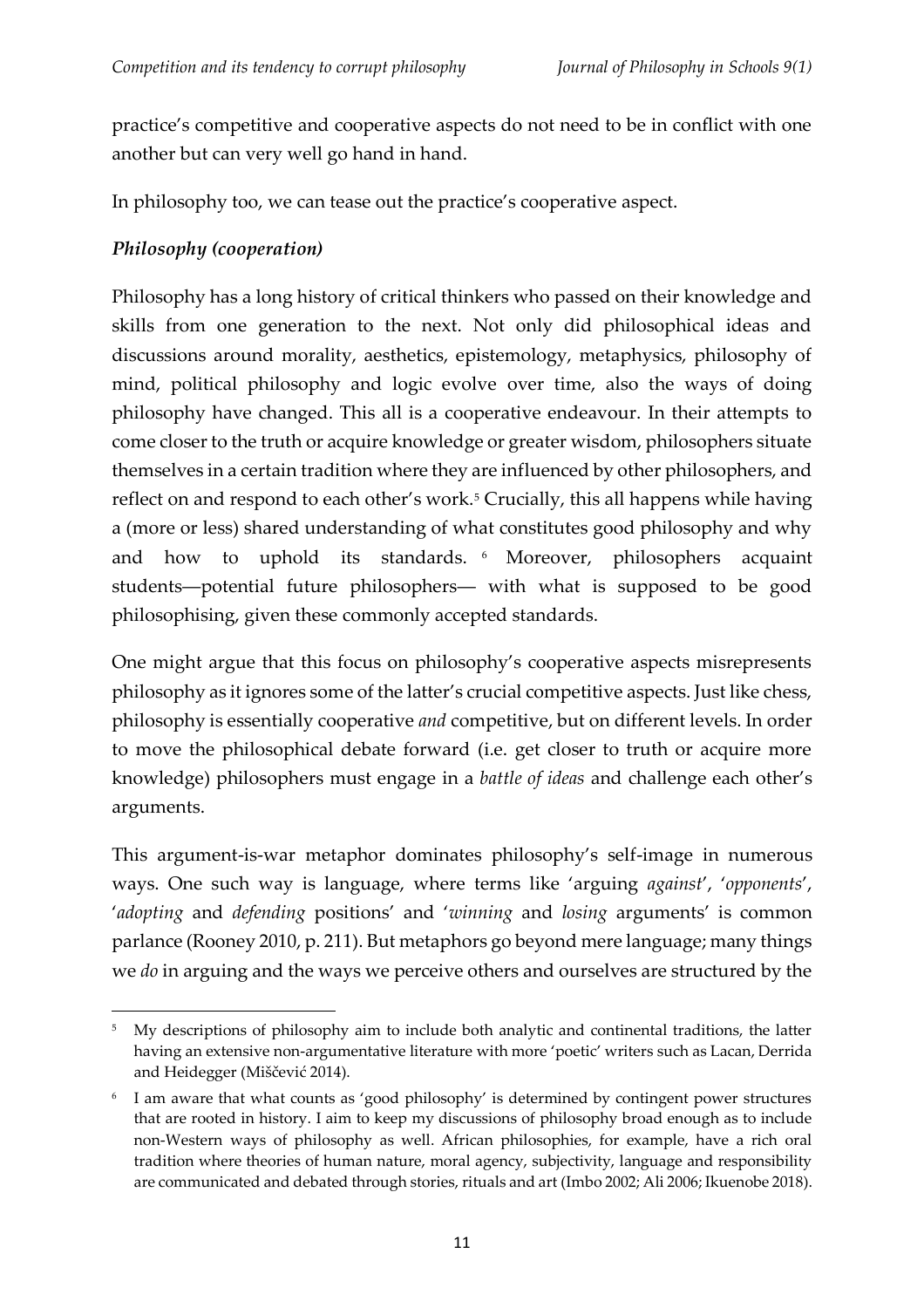concept of war. We can actually lose or win arguments, because we conceive and experience these arguments as battles, so we act accordingly. I attack the opponent's position and I need to defend my own claims (Lakoff & Johnson 2003, pp. 4-6).

The argument-is-war metaphor within contemporary (largely 'analytic') philosophy fits within a broader Adversary Paradigm which 'demands aggressive opposition to other people's opinion' (Hundleby 2021). Arguments go through a process of competitive, deductive reasoning where philosophers are expected to find counterexamples to the claims made by the opponent. Opposing views serve as a test, and surviving confrontation grants objectivity to a view; it brings us one step closer to the truth. Winning an argument therefore means the defeat of competing positions based on faults identified in them (Hundleby 2021; Moulton 1983). The prototypical philosopher who fits within this paradigm is an argumentative, competitive, rational and neutral thinker, who battles aspects of unreason, passion, instinct, nature and the body (Hundleby 2021; Rooney 2010).

Opposition, argumentation, aggression and war are of course not synonymous to competition. However, within the Adversary Paradigm, these terms cluster together and form the conceptual frame through which philosophy is understood and shaped. This paper flags the danger of the Adversary Paradigm *as a paradigm* (cf. Moulton 1983, p. 153), which is the belief that competition and adversarial reasoning are inherent to philosophy and the *only* way of getting closer to the truth and acquiring greater wisdom and knowledge. This paper, instead, argues that acquiring wisdom and knowledge and getting closer to the truth―MacIntyre calls them 'internal goods' ―is pre-eminently a cooperative endeavour; and sticking to the Adversary Paradigm falsely creates the belief that such 'internal goods' can only be realised competitively. The following section will look into this notion of 'internal goods' and contrast it with 'external goods'.

## **4. Internal goods versus external goods**

As we have seen, a practice is a 'coherent and complex form of socially established *cooperative* human activity through which *goods internal* to that form of activity are realized …' (MacIntyre 2007, p. 187, emphasis mine). So cooperation, as explained in the previous section, is needed to realise the practice's *internal goods*―the second element of 'practice' that requires unpacking. This section identifies philosophy's internal goods and explains why they can only be obtained cooperatively. I will then contrast internal with *external goods*. Even if one recognises that philosophy is not inherently competitive and that its internal goods can only be obtained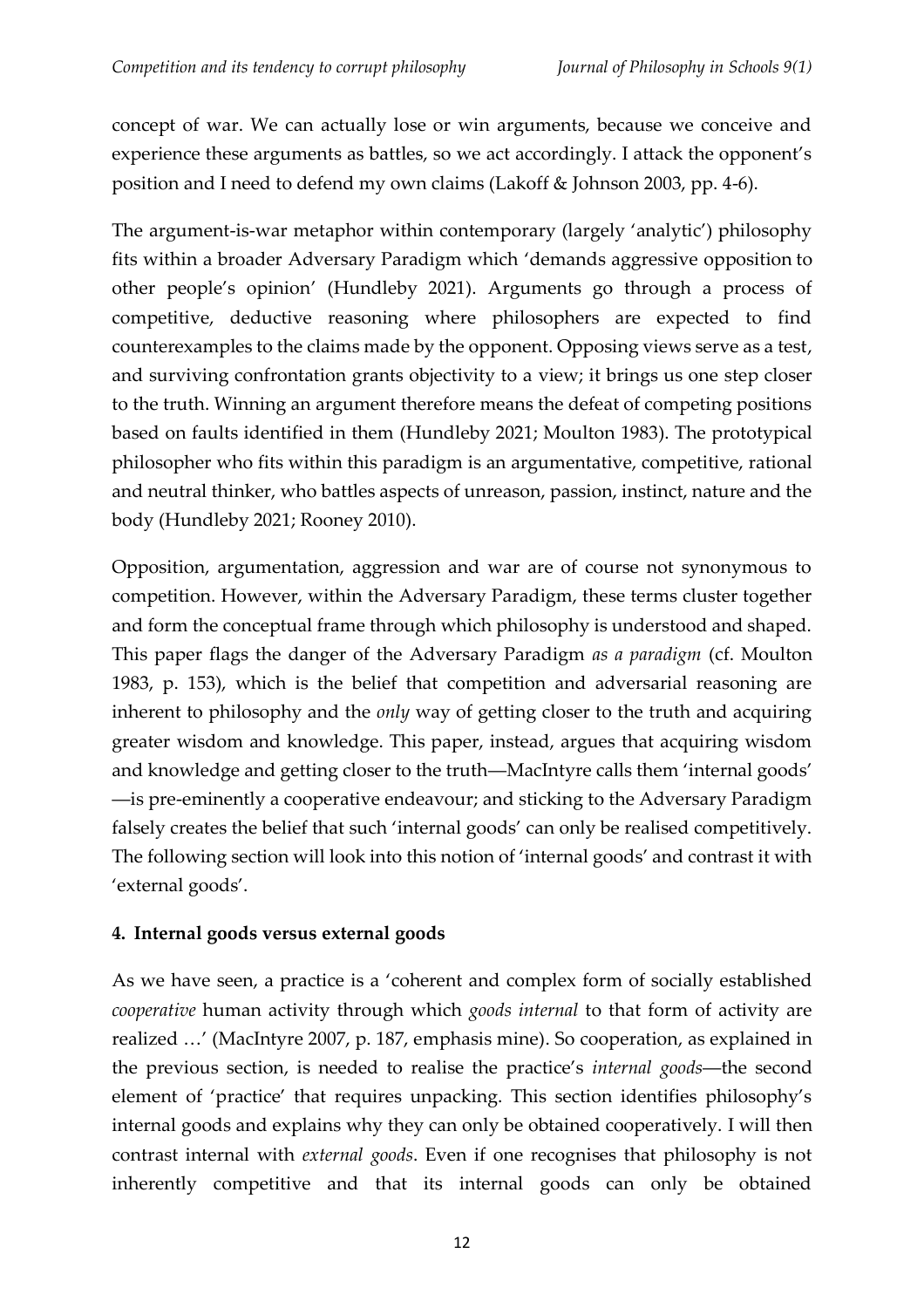collaboratively, one might still argue that competition for external goods―such as status, prestige, prizes, grants, and tenure track positions―is needed to sustain the practice of philosophy. While this is arguably true, I will contend that it becomes problematic when external goods come to play a central role within the practice of philosophy.

Let me start with 'internal goods'. This layered term refers to those things that are inextricably (rather than contingently) connected to a practice. MacIntyre explains this by means of examples of various practices, one of which is, again, chess. Goods can be called 'internal' to a practice for two reasons, firstly:

because we can only specify them in terms of chess or some other game of that specific kind and by means of example from such games … and secondly because they can only be identified and recognized by the experience of participating in the practice in question. Those who lack the relevant experience are incompetent thereby as judges of internal goods. (MacIntyre 2007, pp. 188-189)

Getting better at chess requires the achievement of strategic imagination, a certain competitive intensity, acquiring and improving analytical skill, and internalising a set of moves that can be helpful at excelling in whatever a particular game of chess demands. Someone improving at chess means that that person realises more of its internal goods (MacIntyre, 2007, p. 188).

MacIntyre distinguishes two types of internal goods, which he illustrates with the practice of portrait painting: First, there is the excellence of the products of the practice at hand. In the case of painting, this includes both the excellence of the portrait itself, but also the performance by the painter. The artist's performance can only be judged in the light of certain standards of excellence and within the limits of certain rules that are shared by a large community of practitioners and have historically developed as such. In Europe's Middle Ages, a portrait was supposed to look in a certain way, but what is considered 'excellent' evolved and changed over time. This progress is not a straightforward and linear development, and can only move forward by people actually participating in the practice itself.

The second type of internal good, then, is one practitioners discover through the practice itself. In the case of painting, this refers to what painters discover while pursuing excellence. This second type of internal good can only be obtained by living out a bigger or smaller part of your life *as a portrait painter* and can only be (fully)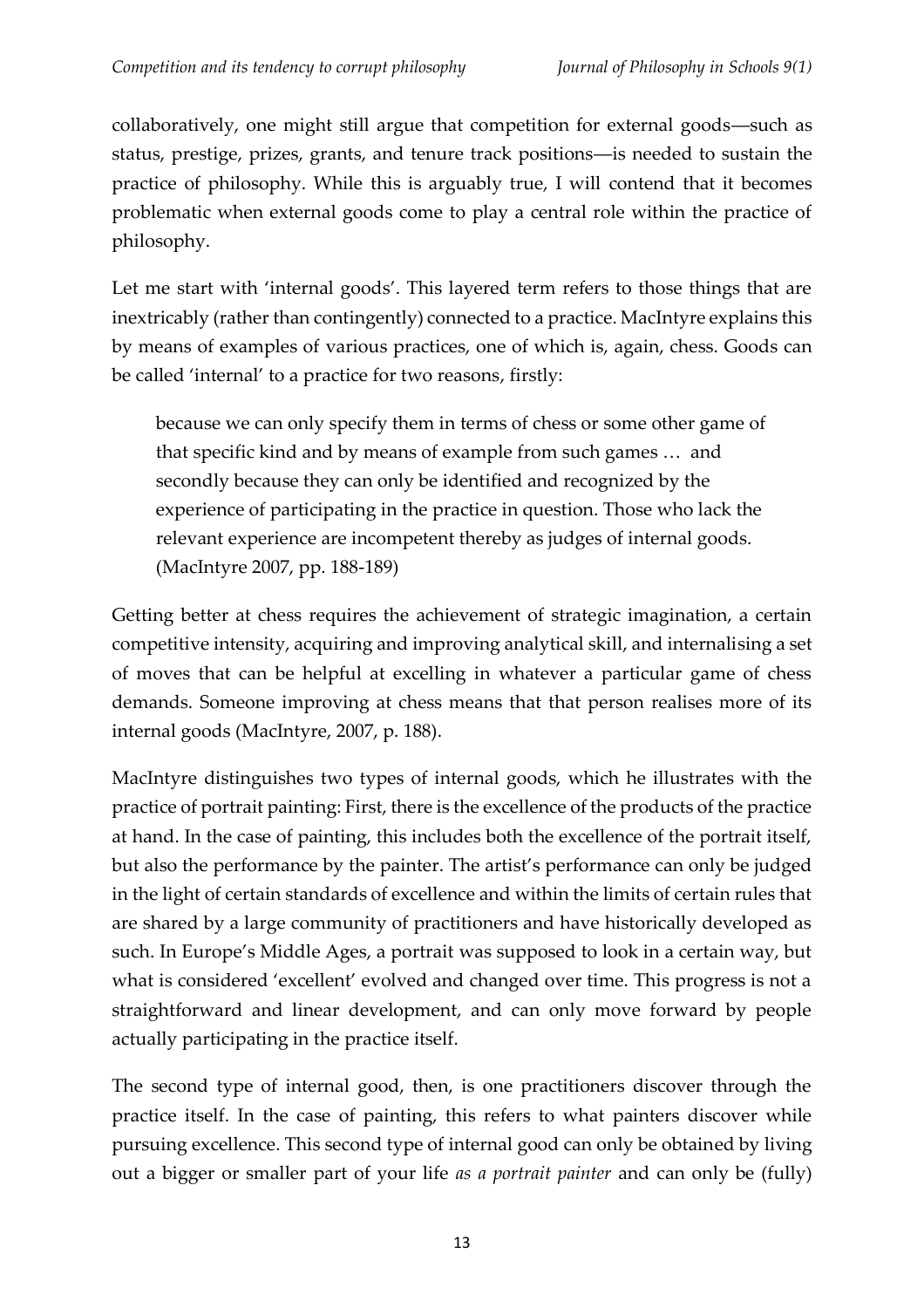experienced and understood by participating in the practice itself (MacIntyre 2007, pp. 189-190). While MacIntyre does not give concrete examples of what it exactly is that the practitioners discover, I interpret it as the unique, practice-dependent experience one has when participating in a specific practice, regardless of whether participation leads to contingent rewards such as money and status. It is something you wouldn't have known or gone through if you wouldn't have participated in the practice.

Let us apply these insights to the practice of philosophy.

# *Philosophy (internal goods)*

A good internal to the practice of philosophy is the increased understanding of the world as expressed in papers, books, lectures, and other ways of conveying and passing on such ideas. This requires the capacity to balance reason and emotion; writing and presentation skills; the ability to listen to others; a curiosity and drive to get closer to the truth and acquire greater wisdom; a sense of humility and awareness of the possibility that one might be mistaken; and a comprehensive understanding of past and present philosophical insights and debates, passing them on and adding to them.

In addition, there is the internal good of what philosophers discover by participating in the practice itself. In their quest for a deeper understanding of the world and acquiring truth and wisdom, philosophers need the insights, support and guidance of others. Reading the work of present and past philosophers, discussing ideas with colleagues, and receiving and giving feedback, can be frustrating, insightful and satisfying experiences, and eventually lead to more nuanced and better-founded visions you wouldn't have had if you hadn't participated in the practice of philosophy.

The foregoing shows that realising philosophy's internal goods is pre-eminently a cooperative endeavour. Collaboration is needed to gain a more sophisticated understanding of ourselves and the world and reflect critically on what matters. Adhering to the argument-is-war metaphor misleadingly represents philosophy as being about *winning* arguments and defeating one's *opponent*, while a good philosopher is happy to be mistaken if someone else's insight leads to more knowledge and understanding. Alternative metaphors such as, argument-as-art or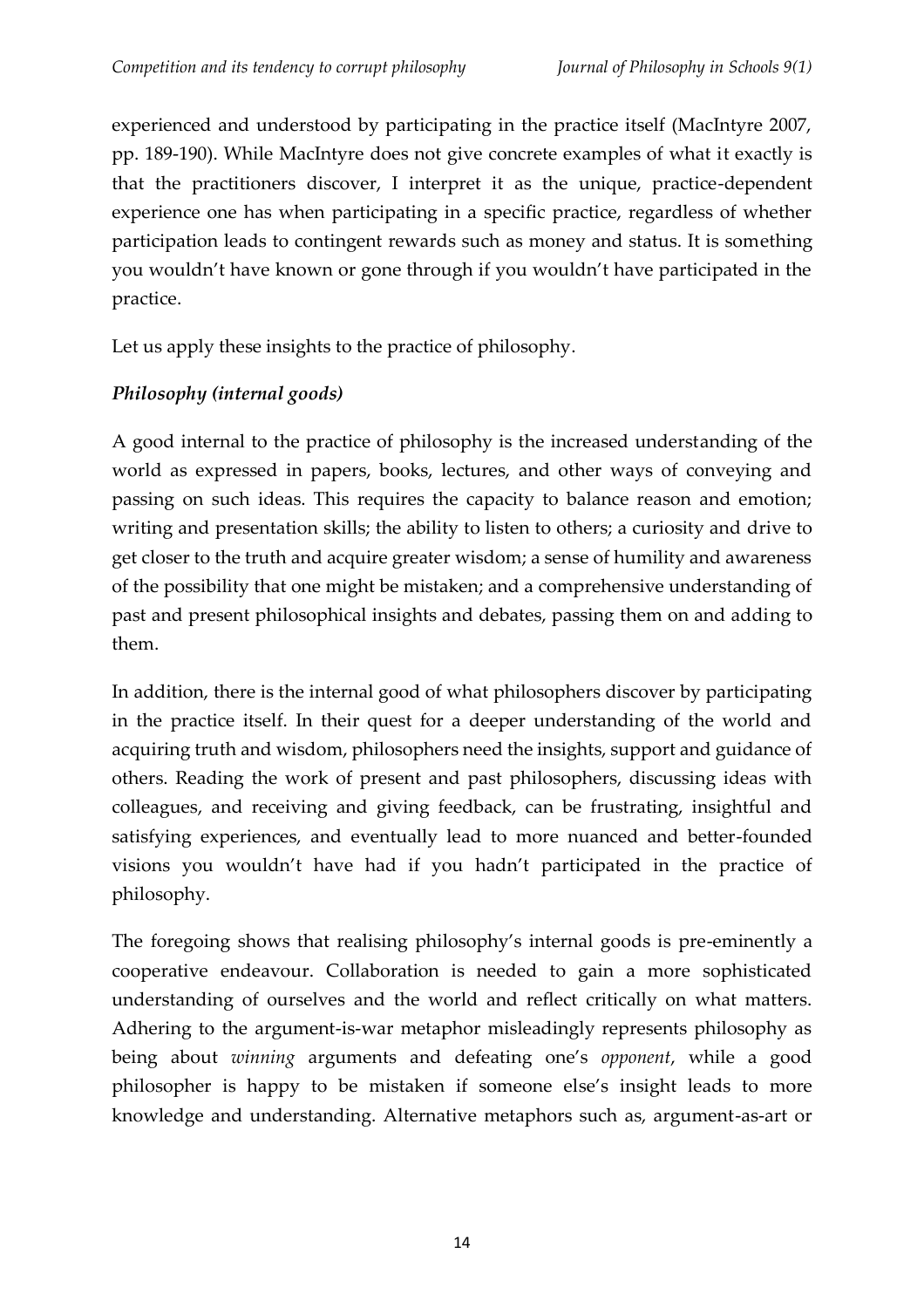argument-as-quest do better justice to philosophy's collaborative aspect. <sup>7</sup> The argument-as-art metaphor, for example, helps us conceive of arguments as a process of creation, where the focus is on crafting an aesthetically pleasing work. It is less about proving the other wrong than about contributing something original to already existing works. Statements such as 'his words are *well crafted*' and 'her ideas gave us a *new perspective*' would fit with this metaphor. The argument-as-quest metaphor, in turn, puts more emphasis on the search itself, rather than winning at the expense of the other. 'We *explore* different conceptions' and 'we are *looking for* the best approach' would fit with this metaphor.

However, while philosophy is not *inherently* competitive―on the contrary, realising its internal goods is pre-eminently a cooperative endeavour―one might still argue that competition for *external goods* is needed to sustain the practice of philosophy.

'External goods' is another one of MacIntyre's important terms, which are those things that are not necessarily but *contingently* attached to a practice and depend on social circumstances. A tutor can decide to reward a child who wins a game of chess with candy, but the child could have gotten something else as well, such as a pat on the back. Other examples of such contingent external goods are money, prestige and status (MacIntyre 2007, pp. 188-190).

Apart from their contingent connection to practices, external goods are typically also someone's *possession* and they are *mutually exclusive* (or 'rival', as economists would call it). The more status and power I 'possess' or have, the less others have. Likewise, the more money I possess, the less your money is worth, relatively speaking. <sup>8</sup> So, while internal goods benefit a whole community (e.g. everyone can enjoy and learn from an excellent paper), external goods only benefit a few, at the expense of others. One person performing well according to relevant parameters (such as, publishing more papers than others) means that that person rises in the competitive status hierarchy, which means that others are now 'lower', relatively speaking. According to

<sup>7</sup> For more metaphor inspiration, see the blogpost *Metaphors we argue by* <https://eight2late.wordpress.com/2011/03/22/metaphors-we-argue-by/>

<sup>8</sup> Goods such as status, power and money are not only external but also *positional*, since their value largely depends on how they compare to others. Obtaining (more of) a positional good goes at the cost of those who have less of it, relatively speaking, since the (positional) value of these goods decreases accordingly. It is beyond the scope of this paper to delve into the debate on positional goods, but more can be found in Hirsch (1999), Frank (1999, 2005, 2008, 2011), Brighouse and Swift (2006), Freiman (2014), Halliday (2016) and Ben-Shahar (2018).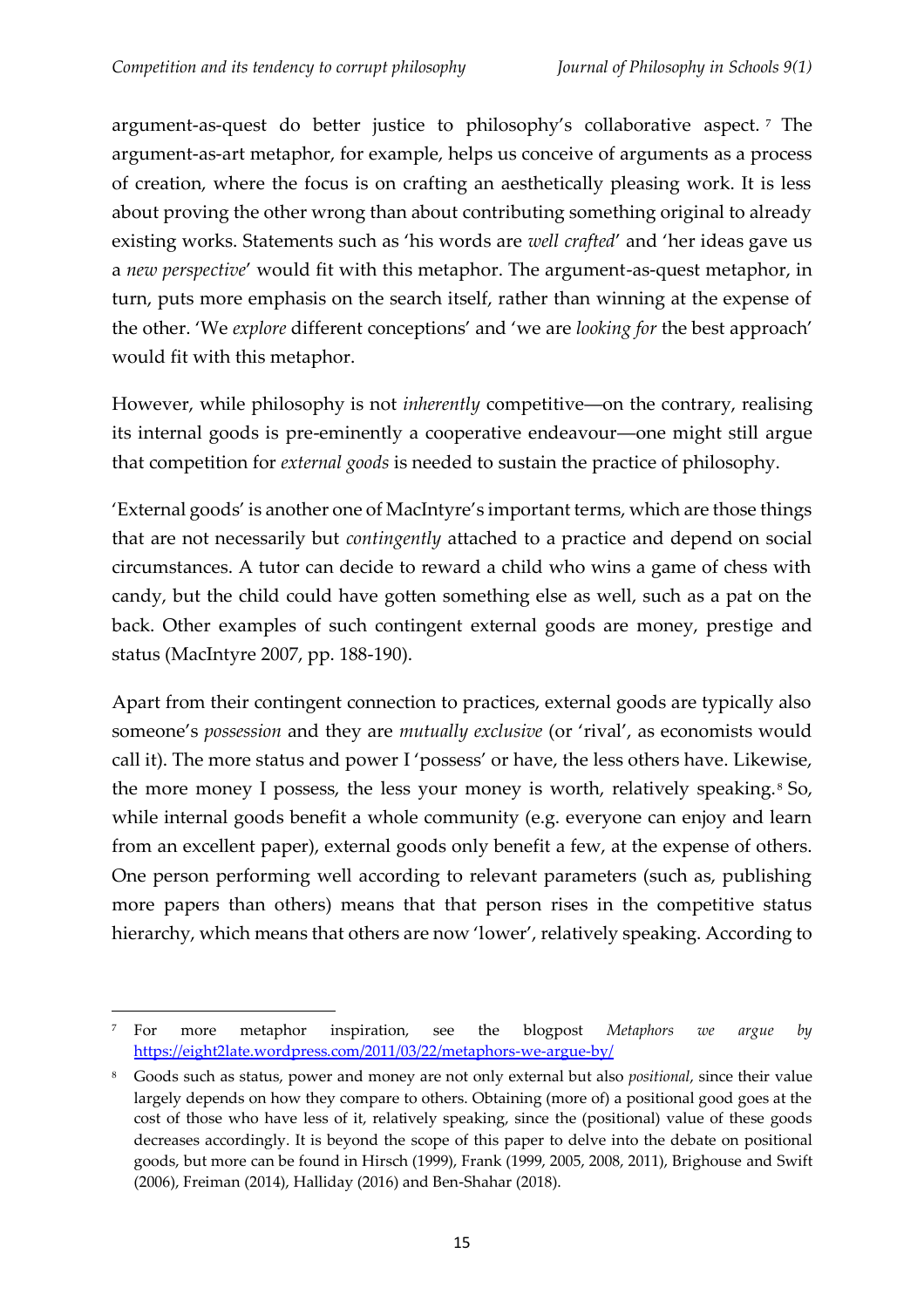MacIntyre (2007), 'External goods are therefore characteristically objects of competition in which there must be losers as well as winners' (pp. 188-190).

When looking at philosophy, we can identify several external goods.

## *Philosophy (external goods)*

Goods external to the practice of philosophy include, for instance, money, status, and prestige. Where available funding is limited, some philosophers will competitively acquire more money at the expense of others, who inevitably receive less or nothing at all. But even if funding was equally distributed, social status and prestige are not. One philosopher's rise in status, power or prestige (e.g. due to having published a book) implies that others are now 'lower' on the ladder of status, power or prestige, relatively speaking.

Relevant for my analysis of the contemporary practice of philosophy is that competition tends to push to the centre of attention those goods that are externally and contingently connected to a practice. According to competition's logic, participants always need to strive for more external goods than others in order to stay ahead or, at least, keep up with the Joneses. If most colleagues have an *X* number of publications, then it is in your interest to have *X*+1 in order to have a leg up in the competition for external goods, such as grants, position and status, which, in turn, will allow you to keep doing the practice of philosophy. But given that everyone needs publications (amongst other things) to obtain these external goods, each and every individual will try to obtain an increasing number of publications. While the bar of what's regarded as a 'normal' number of publications rises for everyone, one's relative position on the (implicit or explicit) ranking remains the same. Only the top individuals reap the benefits (external goods), while everyone has to spend more time, energy and effort in publishing ever more.<sup>9</sup> This competition for external goods can come at the cost of actually engaging in the practice of philosophy itself, including the realisation of its internal goods, which is the topic of next section.

#### **5. Corruption**

Despite competition's tendency to push goods that are externally and contingently connected to a practice to the centre of attention, this does not mean we should nor could do away with competition altogether. The practice of philosophy also *needs*

This rat race is extensively described in the literature on positional goods and positional competition. See previous footnote for some references.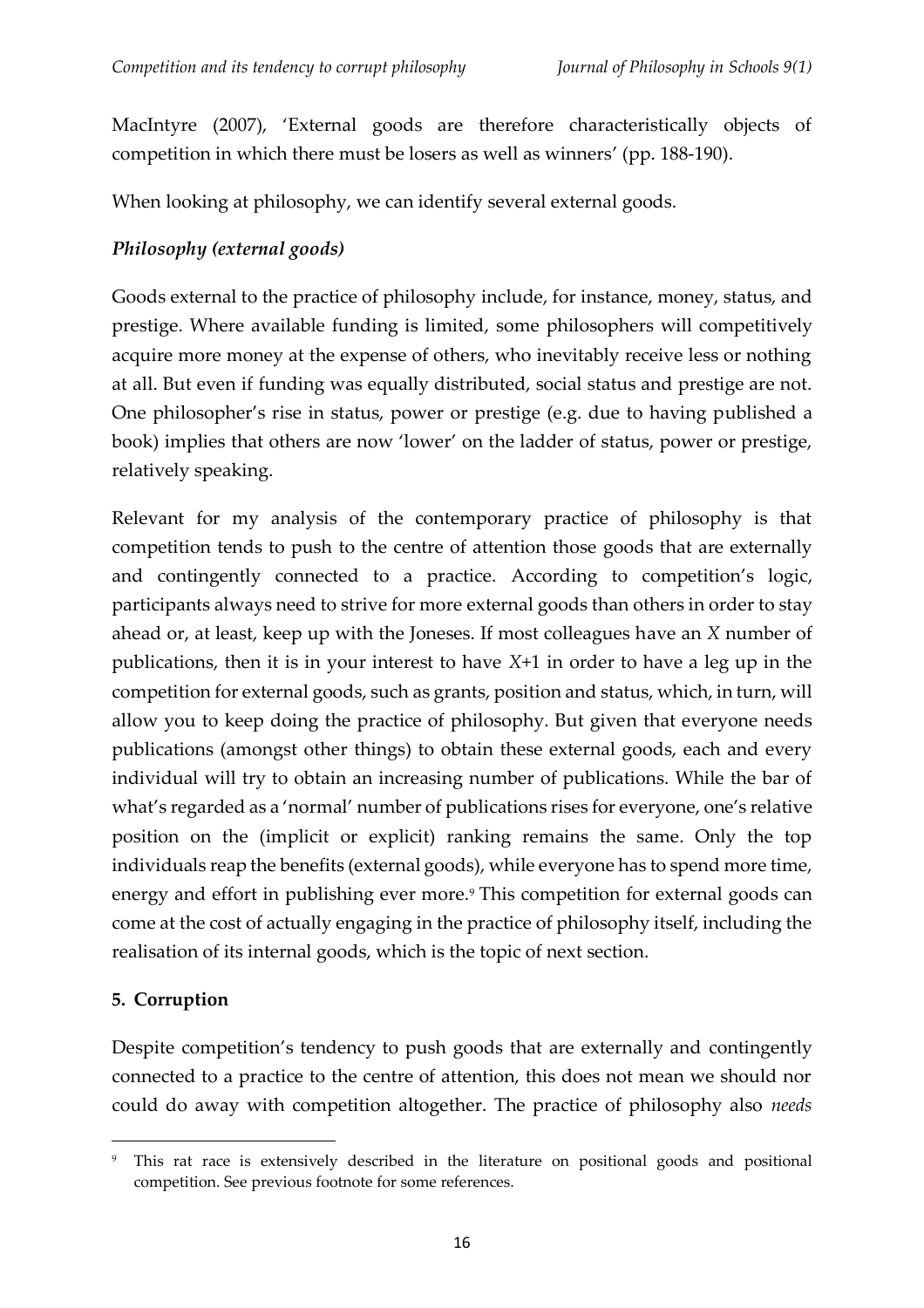external goods (such as money) to sustain itself and facilitate the obtainment of its internal goods. This means there is an eternal tension between the competitive quest for external goods on the one hand, and the practice's cooperative care for internal goods on the other. Put differently, there is an eternal tension between trying to achieve and sustain the MacIntyrean *ideal of the practice*, including its cooperative and internal aspects, and the empirical reality of the *contemporary practice* of philosophy as it needs to sustain itself materially.

After spelling out this tension within five different domains of professional philosophy, this section will explain what happens when this tension evolves into *corruption*. To illustrate, I provide three concrete scenarios where competition corrupts (i.e. seriously compromises the realisation of internal goods) the practice of philosophy. I end the section by proposing some pointers to indicate when competition has gone too far.

Let me start by elaborating on the tension as it plays out in the practice of professional philosophy. An important institution that houses this practice is the university. University funding (an external good) is necessary to pay the salaries of academic philosophers, buy books, laptops, coffee machines, and other things that facilitate the practice of philosophy and realise its internal goods. A large part of this funding is obtained competitively.

Now, let's have a look at five domains within professional philosophy―publishing, grant acquisition, job seeking, conferencing and teaching―to show how obtaining external goods is in tension with realising philosophy's internal goods.

Take publishing first. A competitive peer-review system helps philosophers improve their work and serves as an important quality check. In that sense, it can promote the realisation of internal goods. Importantly, however, getting work published also leads to status and prestige and increases one's chances of acquiring grants and jobs (all external goods). Since the value of one's publications is (partially) positional, every academic has an interest in having *more* publications than their colleagues. This rat race for ever more research output might, in turn, be in tension with realising the internal goods of philosophy.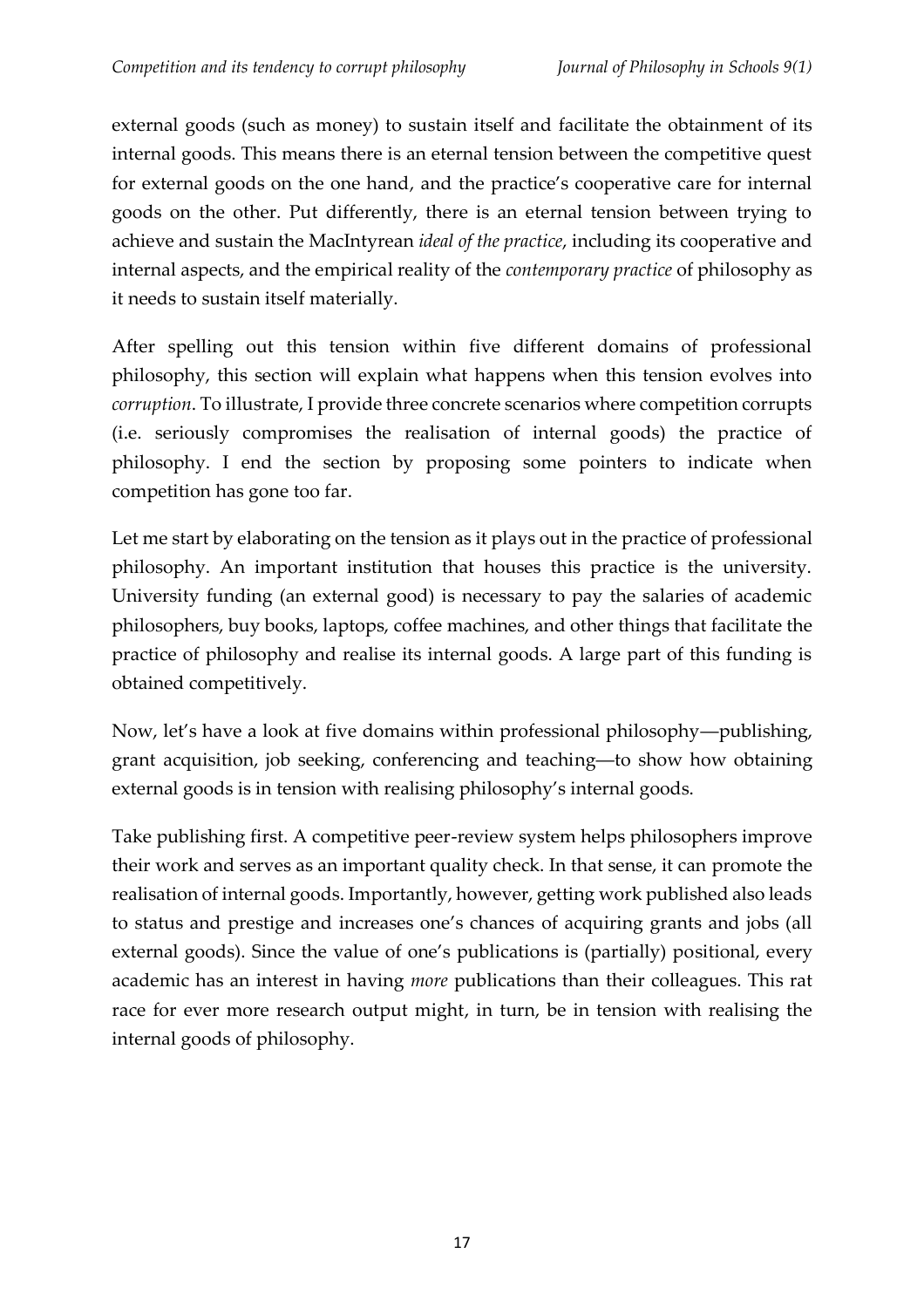Moving on to grant acquisition, funding for research is often project-based, which is distributed competitively.<sup>10</sup> With this funding, philosophers get the chance to execute their research project and realise philosophy's internal goods. This also means, however, that academic philosophers spend much of their time submitting funding applications that are needed to sustain the institution, and therefore their practices, which means that less time is left to actually do the practice of philosophy itself. Obtaining external goods tends to come at the cost of the internal goods that are appropriate to and constitutive of the practice of doing philosophy, such as doing critical and curiosity-driven research that gives us a better understanding of ourselves and the world, rather than focussing on those things that 'score' on funding application forms.

The same counts for the job market. Publications and grants give academics a leg up in the competition for jobs, which means they can continue doing what they love: philosophy. A competitive academic job market, however, runs the risk of incentivising something that *looks like* good philosophy by means of tokens like publication numbers or one's position in the academic hierarchy, rather than incentivising philosophy that is actually good (i.e. which aims to realise internal goods).

The domain of conferencing, in turn, is collaborative as well as competitive. It is collaborative in the sense that participants can share and work together on ideas to move the discipline forward; one can realise philosophy's internal goods together. However, due to the pressure to publish and acquire grants and jobs, philosophers might also hesitate to give valuable feedback to peers at conferences, thereby impeding the joint realisation of internal goods. Helping others to improve their chances of getting published and the benefits that go along with it, comes at the cost of one's own chances. Conferencing is also competitive in the sense that one's abstracts are selected on a competitive basis, giving some the opportunity to present their work and not others. Some conferences are even so prestigious that they confer status on participants (at the expense of others, who were not allowed to come).<sup>11</sup>

<sup>&</sup>lt;sup>10</sup> See for example Bourguignon (2018) about the role of competitive research funding in science by the European Commission's European Research Council.

<sup>&</sup>lt;sup>11</sup> Some conferences have a somewhat aggressively competitive atmosphere, but this is not my main concern here. Rather than focusing on people's subjective attitudes, I am interested in how competition *regulates* and *corrupts* the practice of philosophy.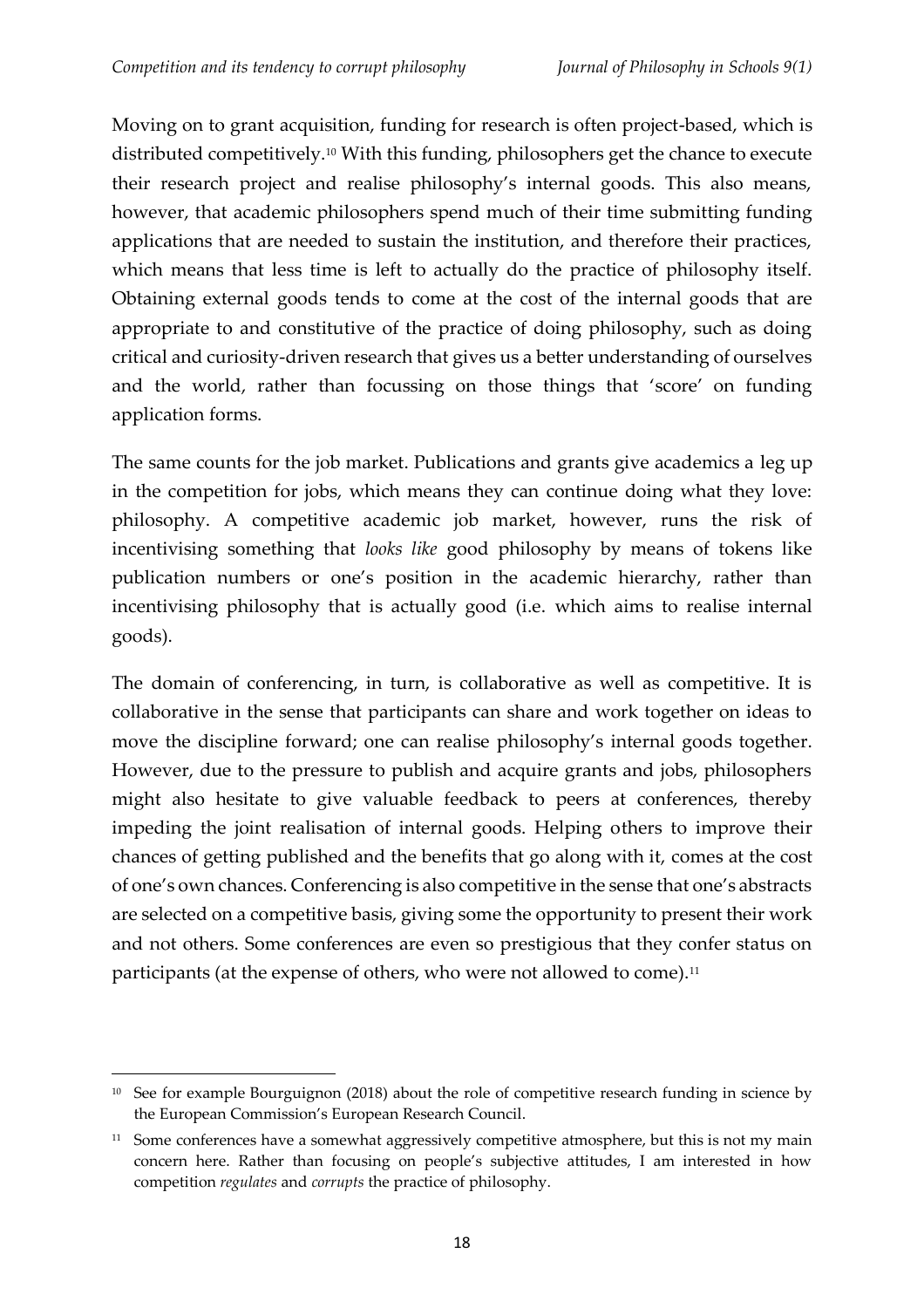Finally, teaching. While teaching is not a competitive in itself, the funding that is necessary for high-quality education is often based on student enrolments, student output, and other outcome-based models, so there is competition around who attracts the most students and who scores best on performance indicators (Dougherty & Natow 2016, p. 1). These indicators are used as proxies for measuring and rewarding 'outstanding education', which involves a competitive quest for external goods such as funding and recognition. However, the pressure to score well (or better than other universities) might not be in line with what good education is actually about, that is, education where students acquire the internal goods proper to philosophy. These internal goods might come under pressure with ever larger student groups and are not always easy to capture in performance indicators.

In sum, while competition for external goods is needed to sustain the contemporary practice of philosophy, it is also in tension with things worth caring about. Sometimes, however, the pendulum swings too far such that too much competition *corrupts* the practice itself.<sup>12</sup> By 'corruption' I mean the following:

**Competition (corruption):** A practice is corrupted when competitively acquiring external goods seriously impedes the realisation of internal goods. Corruption comes in degrees. The more difficult it becomes to realise a practice's internal goods, the more morally problematic it is.<sup>13</sup>

Ideally, getting better at philosophy (i.e. realising its internal goods to larger extents) leads to greater success in competitions for grants and academic jobs. However, increasing competition means that external goods, rather than internal goods, come to play a central role. Competition for external goods is then not understood as merely instrumental to recognising and stimulating quality philosophy; it becomes philosophy's main goal, which is counterproductive to realising the internal goods of the philosophical practice. There are numerous examples of this. Let me provide three concrete scenarios within the context of philosophy where corruption takes place.

<sup>12</sup> Cf. Michael Sandel's notion of 'corruption' in *What Money Can't Buy*, where he argues that marketisation is not a mere mechanism, nor a neutral way of regulating behaviour and organising practices. Instead, marketisation expresses and promotes values and attitudes people should adopt towards a practice, thereby pushing away the practice's moral and social (non-market) value (Sandel 2012, p. 9).

<sup>&</sup>lt;sup>13</sup> One might argue that, as long as competitions are fair, there is nothing morally problematic about them. I thank an anonymous reviewer for raising this point. However, this paper argues that even fair competitions become morally problematic when they *corrupt* practices.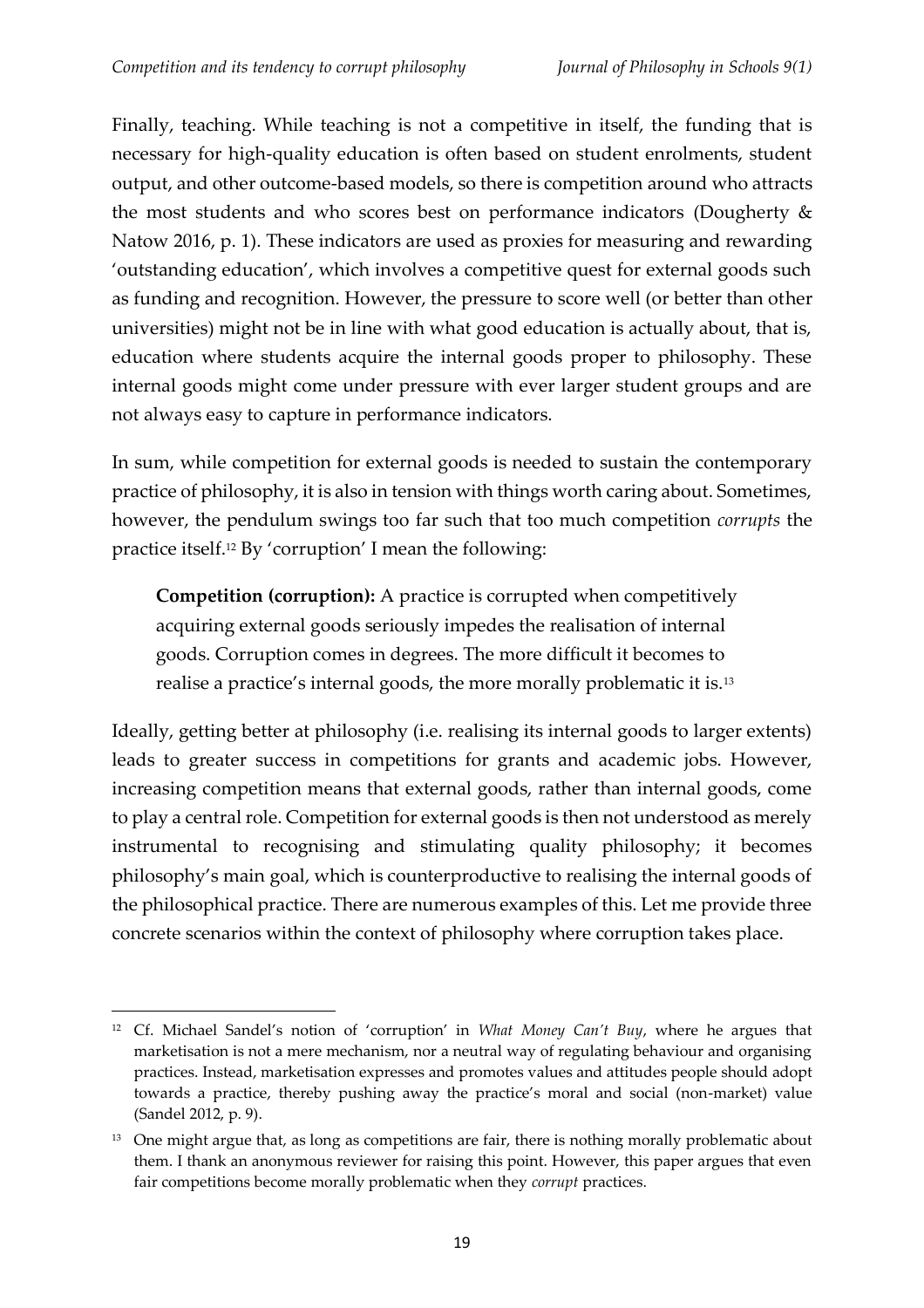First, think of a research culture where academics write grant proposal after grant proposal, without really having the time to engage in philosophy itself (and acquire its internal goods). Or consider early career academics moving from post-doc to postdoc. Each year, they spend vast amounts of time and energy applying for the next short-term position or applying for the next research project, which leaves them with little time to do the research that will help them get a long-term or permanent job. In the Netherlands, for example, the national movement *WOinActie* warns universities and the government against flexible, short-term academic contracts: 'The consequence is that those who want to continue their research [are usually confronted with] a long period of uncertain working conditions with high performance pressure and work stress'. 14

Secondly and relatedly, a narrow focus on quantitative outputs in the form of publication numbers, citations and grants largely determines a researcher's status and recognition and plays a decisive role in recruitment, promotion and tenured appointments. Given the high stakes in this 'publish-or-perish' environment, the competition for external goods may induce a high level of perceived publication pressure (Haven et al. 2019; Pacchioni 2018) and in extreme cases lead to fraud and other research misbehaviours (Fanelli 2009; Feenstra et al. 2021; Haven et al. 2019; Pacchioni 2018). Philosophers who would otherwise help others to develop their ideas in order to gain a better understanding of a topic now protect 'their' ideas to prevent others from benefitting from them in the competition for external goods. If such competition becomes the main goal of philosophy, it impedes the collaborative obtainment of the practice's internal goods: a deeper understanding of the world, better-founded visions, and greater wisdom.

Finally, in an environment where competitively obtaining external goods plays a central role, prospective philosophers who are not 'competitive' enough will likely be ignored or excluded. Those who do not meet the ideal of the prototypical successful philosopher―that is, a competitive, argumentative, neutral and rational thinker―will have difficulties entering the discipline and fitting in.<sup>15</sup> A lot of focus on competitively acquiring external goods complicates the inclusion of promising future philosophers who, for example, have a more collaborative and emotionally-informed style of philosophising that pays more attention to nuance and making small distinctions. Or

<sup>14</sup> <https://woinactie.blogspot.com/p/the-consequences.html>

<sup>&</sup>lt;sup>15</sup> The ideal of the prototypical philosopher is shaped along the lines of gender, race and other group differences. See Iris Marion Young (2011), who speaks of hierarchies of privilege in contemporary societies more generally (pp. 201-209).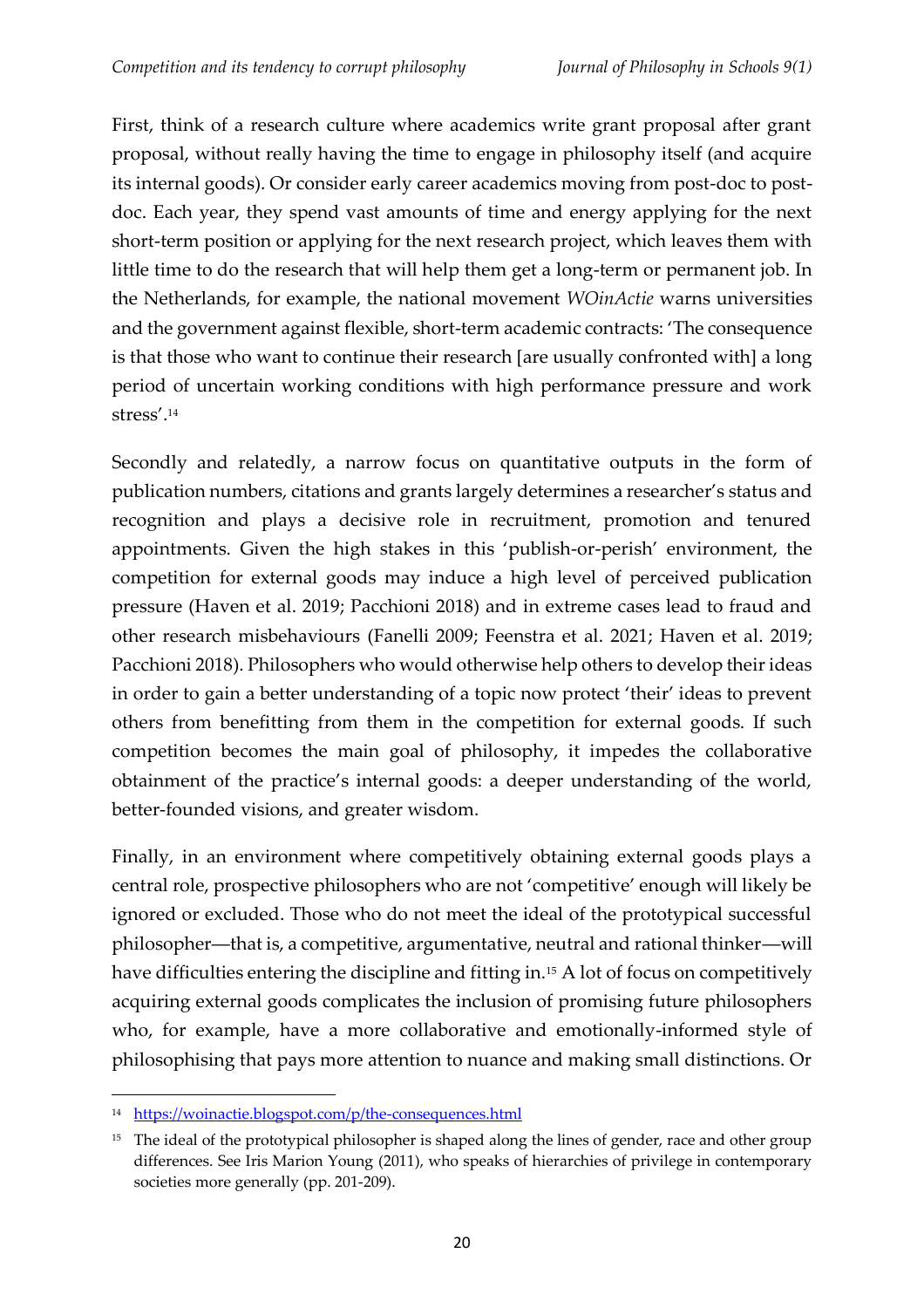think of those whose genuine interest in a topic gets crowded out in an environment that puts too much emphasis on 'scoring' points needed to obtain external goods, rather than reflecting on what matters and understanding the world. Failing to think of the practice of philosophy in non-competitive terms and failing to organise it in non-competitive ways therefore also corrupts the practice of philosophy itself, as it excludes a variety of styles, methods, voices and critiques that are conducive to acquiring philosophy's internal goods and moving the discipline as a whole forward.

Based on these three scenarios, I propose three pointers that help determine whether corruption takes place: (i) adversarial language use, (ii) (mental) health issues, and (iii) homogeneity. Again, each of these pointers is gradual and it depends on the concrete situation whether the competitive pendulum has swung too far and to what extent the corresponding degree of corruption is concerning.<sup>16</sup>

(i) First, adversarial language use is an indicator of a corrupted practice. The fact that one speaks of philosophy as a publish-or-perish environment, for instance, is alarming. Moreover, understanding the practice mostly in terms of 'attacking or defending a position' and 'winning or losing an argument' is a sign that the practice might be corrupted, since internal goods are best realised cooperatively.

(ii) Second, where many practitioners are suffering from stress, fatigue, burn-out and related (mental) health issues, they cannot properly engage in the practice anymore. They might lose their curiosity and enthusiasm for philosophy itself, at the detriment of realising its internal goods.

(iii) Third, homogeneity within the practice of philosophy might be an indicator that the practice is corrupted. Homogeneity here refers to *the lack of different ways* in which philosophy is done and the *lack of variety in people* who engage in the practice. A practice is too competitive, for example, when the 'argument-is-war metaphor' is so dominant that it leads to the exclusion of people who cannot identify with this combative way of doing philosophy. A practice is too competitive, moreover, when success depends on whether one scores well on a narrow list of criteria (e.g. getting published in an elite set of top journals). In such cases, philosophers might be less

<sup>&</sup>lt;sup>16</sup> These pointers might partially overlap and influence each other. For example, the language used within the practice of philosophy will have an impact on the variety of ways in which philosophy is practiced and vice versa. Moreover, some pointers might also have other causes, apart from or instead of competition. A lack of diversity, for instance, is the result of many interrelated factors. Given the complexity of the matter, my aims here is not to provide an exhaustive all explaining list, but rather to distinguish some important indicators that might point to the corruption of a practice.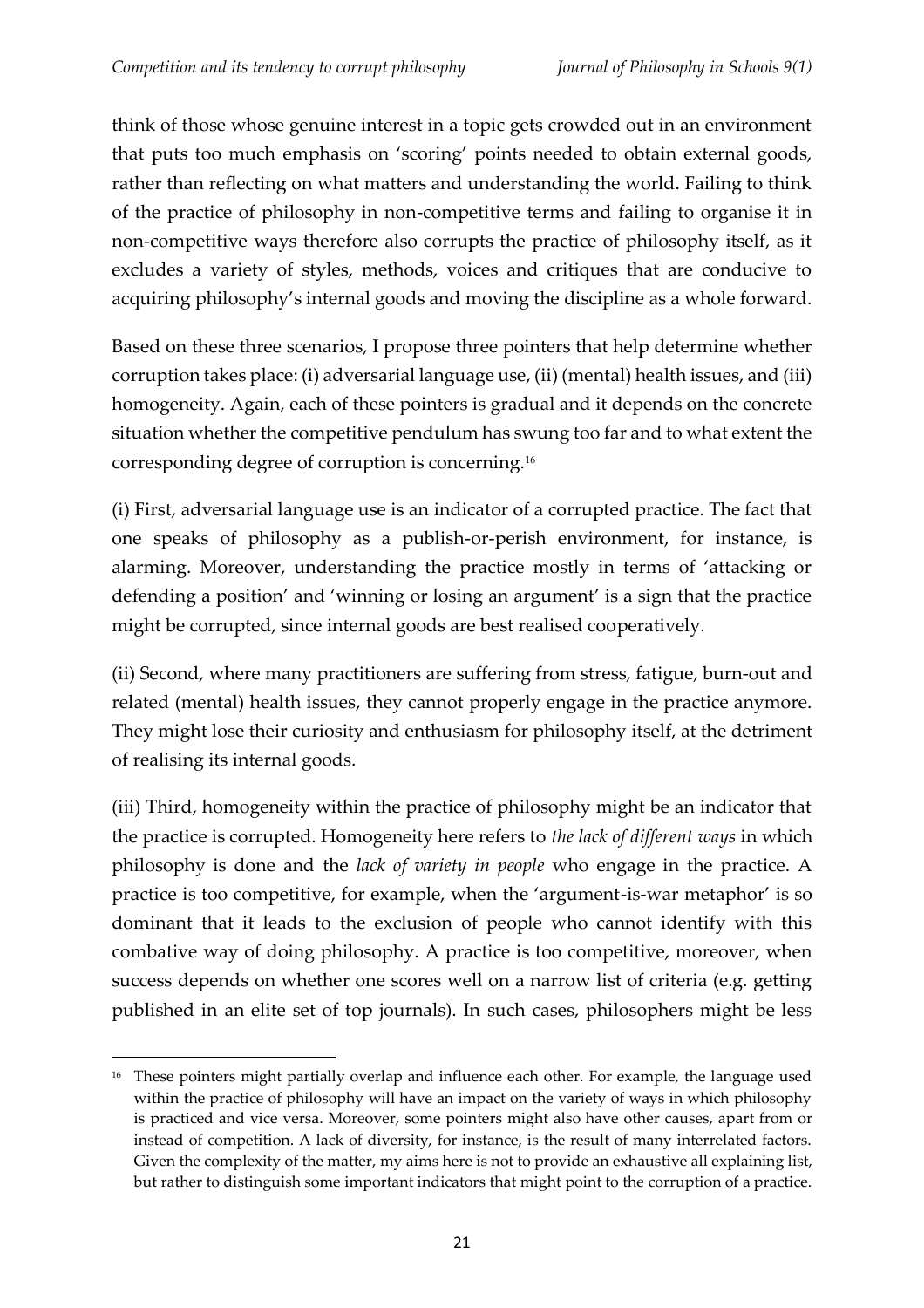inclined to try out new things that do not guarantee success, which, in turn, results in a lack of variety in styles, methods, voices and topics that are valuable to its practice.<sup>17</sup>

## **6. Conclusion**

While competition for external goods is necessary to sustain the practice of philosophy, this does not mean that we should just accept any form of competition in any situation. Which external goods are distributed competitively, how much of these are distributed competitively, to whom and on which grounds are all open to change. While competition might be desirable in some cases, in other situations we should be more wary.

Should we organise competitive philosophy events, even when reaping the benefits of doing philosophy can more easily (and often only) be obtained in collaborative and non-competitive ways? Should research funding only be distributed on a competitive basis or should part of it be granted unconditionally? Should we give departments financial incentives to take on more doctoral students if academic jobs are already scarce? Is the best way to show your philosophical worth by means of publication numbers?

While these complicated questions require a nuanced answer, there is one important factor that should always be taken into account: does competition in that particular instance come at the cost of what we deem valuable about (and even indispensable to) philosophy? This includes being guided by genuine curiosity; gaining a more sophisticated understanding of ourselves and the world; critically reflecting on what matters; being open to the possibility that one is wrong; and trying to obtain wisdom or come closer to the truth. These things do get lost when the philosophical practice becomes too competitive.

<sup>&</sup>lt;sup>17</sup> Cf. Kohn (1992, pp. 129-130), who argues that competition encourages rank conformity. He quotes George Leonard, who says that 'A culture dedicated to creating standardized, specialized, predictable human components could find no better way of grinding them out than by making every possible aspect of life a matter of competition. "Winning out" in this respect … shapes conformist robots.' Kohn adds that unique qualities cannot be ranked per definition, so taking part in a competitive process of ranking therefore demands conformity.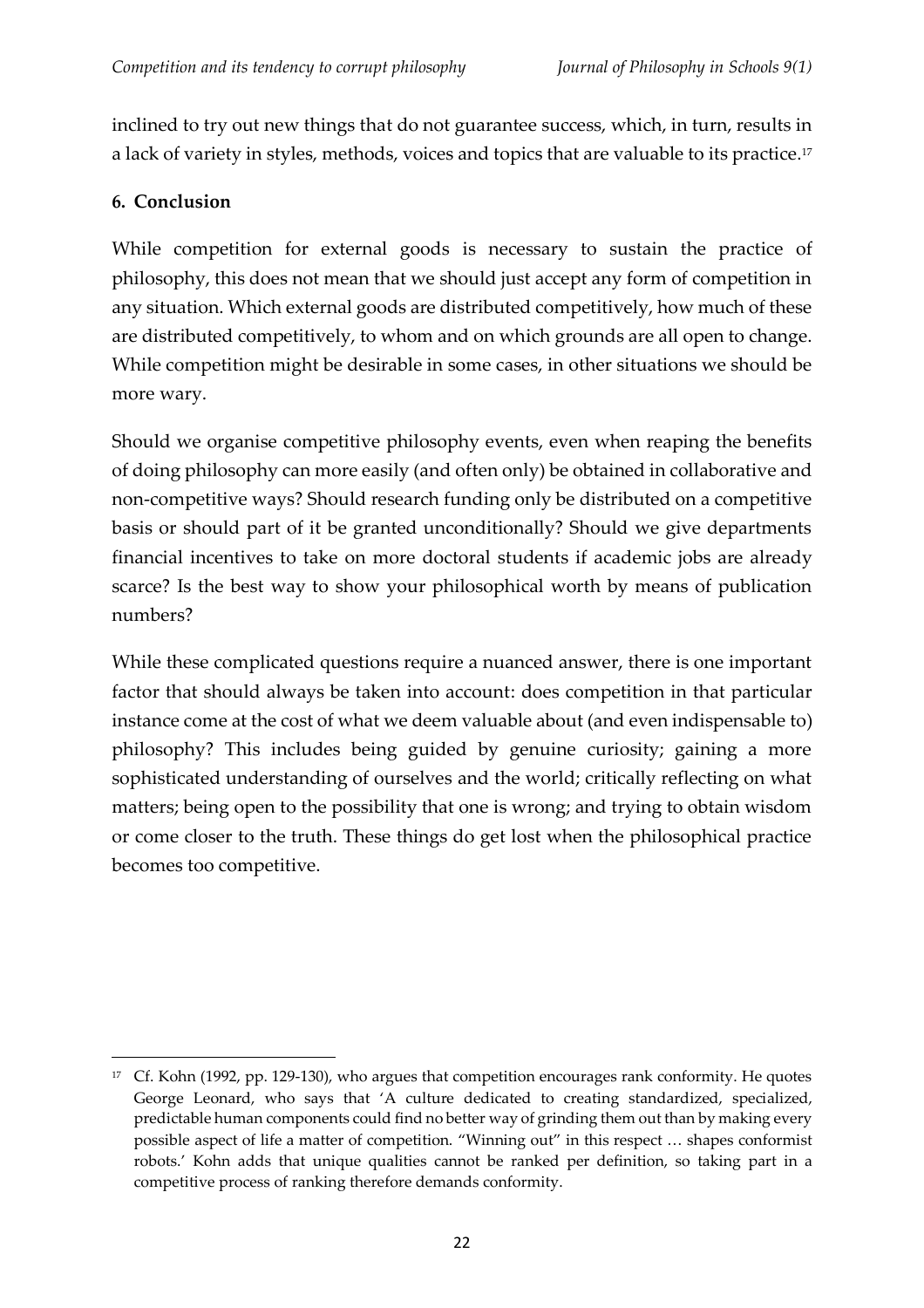## **Acknowledgements**

For helpful comments and discussions, the author is grateful to Wim Dubbink, Bart Engelen, two anonymous reviewers and the audience at the TiLPS ethics seminar at Tilburg University (February 25, 2021).

## **References**

- Ali, A (2006) The myth deconstructed: Legitimating African thought as philosophical discourse. *Philosophy Documentation Center*, 12(1), pp. 9-40.
- Ashmead, J (1955) Publish or perish—Socrates! *Bulletin of the American Association of University Professors*, 41(4), pp. 716-720.
- Ben-Shahar, TH (2018) Positional goods and the size of inequality. *Journal of Political Philosophy*, 26(1), pp. 103-120.
- Bourguignon, J-P (2018, October 30) *The role of competitive research funding in science*. European Research Council. [https://erc.europa.eu/news/erc-president-speech](https://erc.europa.eu/news/erc-president-speech-role-competitive-research-funding-science)[role-competitive-research-funding-science](https://erc.europa.eu/news/erc-president-speech-role-competitive-research-funding-science)
- Brighouse, H & Swift, A (2006) Equality, priority, and positional goods. *Ethics*, 116(3), pp. 471-497.
- Cawston, A (2016) Are feminism and competition compatible? *Hypatia*, 31(1), pp. 204-220.
- Cohen, DH (1995) Argument is war ... and war is hell: Philosophy, education, and metaphors for argumentation. *Informal Logic*, 17(2), pp. 177-188.
- Davies, B & Felappi, G (2017) Publish or perish. *Metaphilosophy*, 48(5), pp. 745-761.
- Dougherty, KJ & Natow, RS (2016) *Performance funding for Higher Education*. Johns Hopkins University Press, Baltimore, MD.
- Douglas, AJ (2019) *WEB Du Bois and the critique of the competitive society*. The University of Georgia Press, Athens, GA.
- Fanelli, D (2009) How many scientists fabricate and falsify research? A systematic review and meta-analysis of survey data. *PLOS ONE*, 4(5), e5738.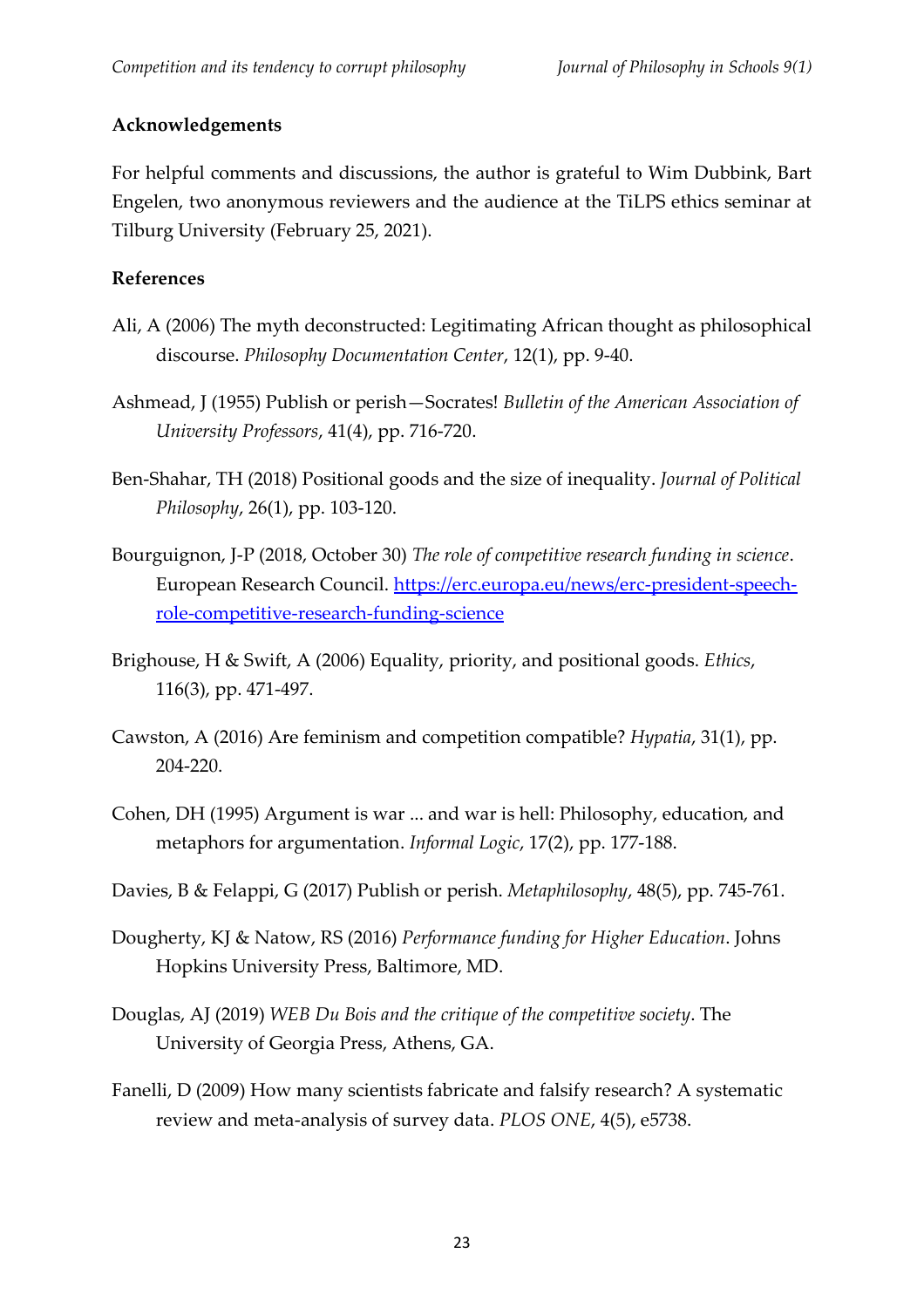- Feenstra, RA, Delgado López-Cózar, E & Pallarés-Domínguez, D (2021) Research misconduct in the fields of ethics and philosophy: Researchers' perceptions in Spain. *Science and Engineering Ethics*, 27(1), Article 1. <https://doi.org/10.1007/s11948-021-00278-w>
- Fishkin, J (2016) *Bottlenecks: A new theory of equal opportunity*. Oxford University Press, Oxford, UK.
- Frank, RH (1999) *Luxury fever: Why money fails to satisfy in an era of excess*. Free Press, New York, NY.
- Frank, RH (2005) Positional externalities cause large and preventable welfare losses. *American Economic Review*, 95(2), pp. 137-141.
- Frank, RH (2008) Should public policy respond to positional externalities? *Journal of Public Economics*, 92(8-9), pp. 1777-1786.
- Frank, RH (2011) *The Darwin economy: Liberty, competition, and the common good*. Princeton University Press, Princeton, NJ.
- Freiman, C (2014) Priority and position. *Philosophical Studies*, 167(2), pp. 341-360.
- Gomberg, P (1995) Against competitive equal opportunity. *Journal of Social Philosophy*, 26(3), pp. 59-73.
- Halliday, D (2016) Private education, positional goods, and the arms race problem. *Politics, Philosophy & Economics*, 15(2), pp. 150-169.
- Haven, TL, Bouter, LM, Smulders, YM & Tijdink, JK (2019) Perceived publication pressure in Amsterdam: Survey of all disciplinary fields and academic ranks. *PLOS ONE*, 14(6), e0217931.
- Hayes, C (2012) *Twilight of the elites: America after meritocracy*. Broadway Paperbacks, New York, NY.
- Hirsch, F (1999) *Social limits to growth*. Harvard University Press, Cambridge, MA.
- Hundleby, CE (2021) Feminist perspectives on argumentation. In EN Zalta (ed) *The Stanford encyclopedia of philosophy* (Spring 2021). Metaphysics Research Lab, Stanford University.

<https://plato.stanford.edu/archives/spr2021/entries/feminism-argumentation/>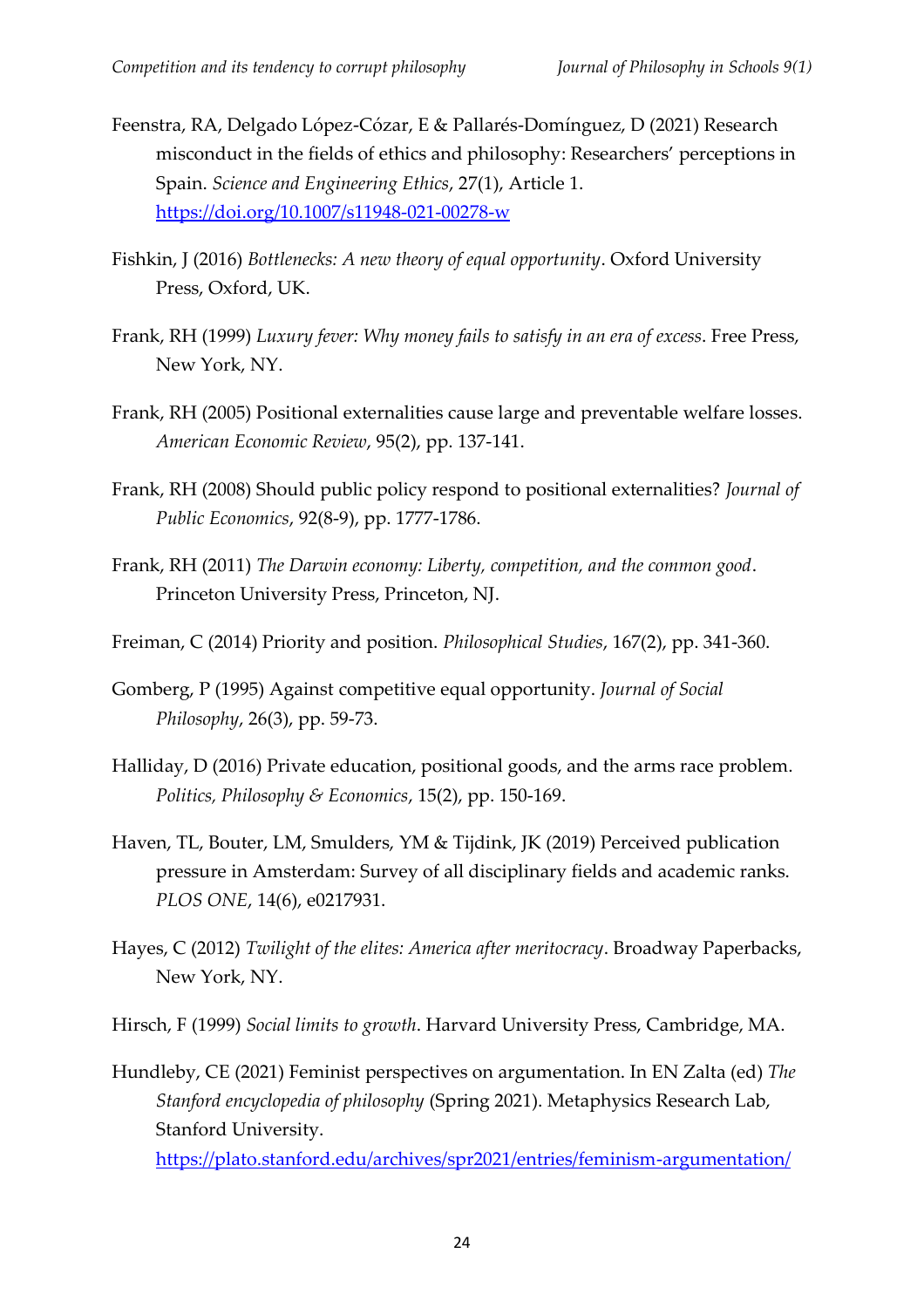- Hussain, W (2018) Why should we care about competition? *Critical Review of International Social and Political Philosophy*, 21(5), pp. 570-585.
- Hussain, W (2020) Pitting people against each other. *Philosophy & Public Affairs*, 48(1), pp. 79-113.
- Ikuenobe, P (2018) Oral tradition, epistemic dependence, and knowledge in African cultures. *Synthesis Philosophica*, 33(1), pp. 23-40.
- Imbo, SO (2002) *Oral traditions as philosophy: Okot p'Bitek's legacy for African philosophy*. Rowman & Littlefield, Lanham, MD.
- Knight, FH (1923) The ethics of competition. *The Quarterly Journal of Economics*, 37(4), pp. 579-624.
- Kohn, A (1992) *No contest: The case against competition*. Revised ed. Houghton Mifflin, Boston, MA.
- Kolodny, N (2010) The explanation of amour-propre. *Philosophical Review*, 119(2), pp. 165-200.
- Lakoff, G & Johnson, M (2003) *Metaphors we live by*. University of Chicago Press, Chicago, IL.
- Littler, J (2017) *Against meritocracy: Culture, power and myths of mobility*. Routledge/Taylor & Francis Group, London, UK.
- Lütge, C (2019) *The ethics of competition: How a competitive society is good for all*. Edward Elgar Publishing, Cheltenham, UK.
- MacIntyre, AC (2007) *After virtue: A study in moral theory*. 3rd ed. University of Notre Dame Press, Notre Dame, IN.
- Miščević, N (2014) Philosophy as literature: The non-argumentative tradition in continental philosophy. In J Dutant, D Fassio & A Meylan (eds) *Liber amicorum Pascal Engel*. University of Geneva, Geneva, pp. 961-990.
- Molina, M, Bucca, M & Macy, M (2019) It's not just how the game is played, it's whether you win or lose. *Science Advances*, 5, pp. 1-7.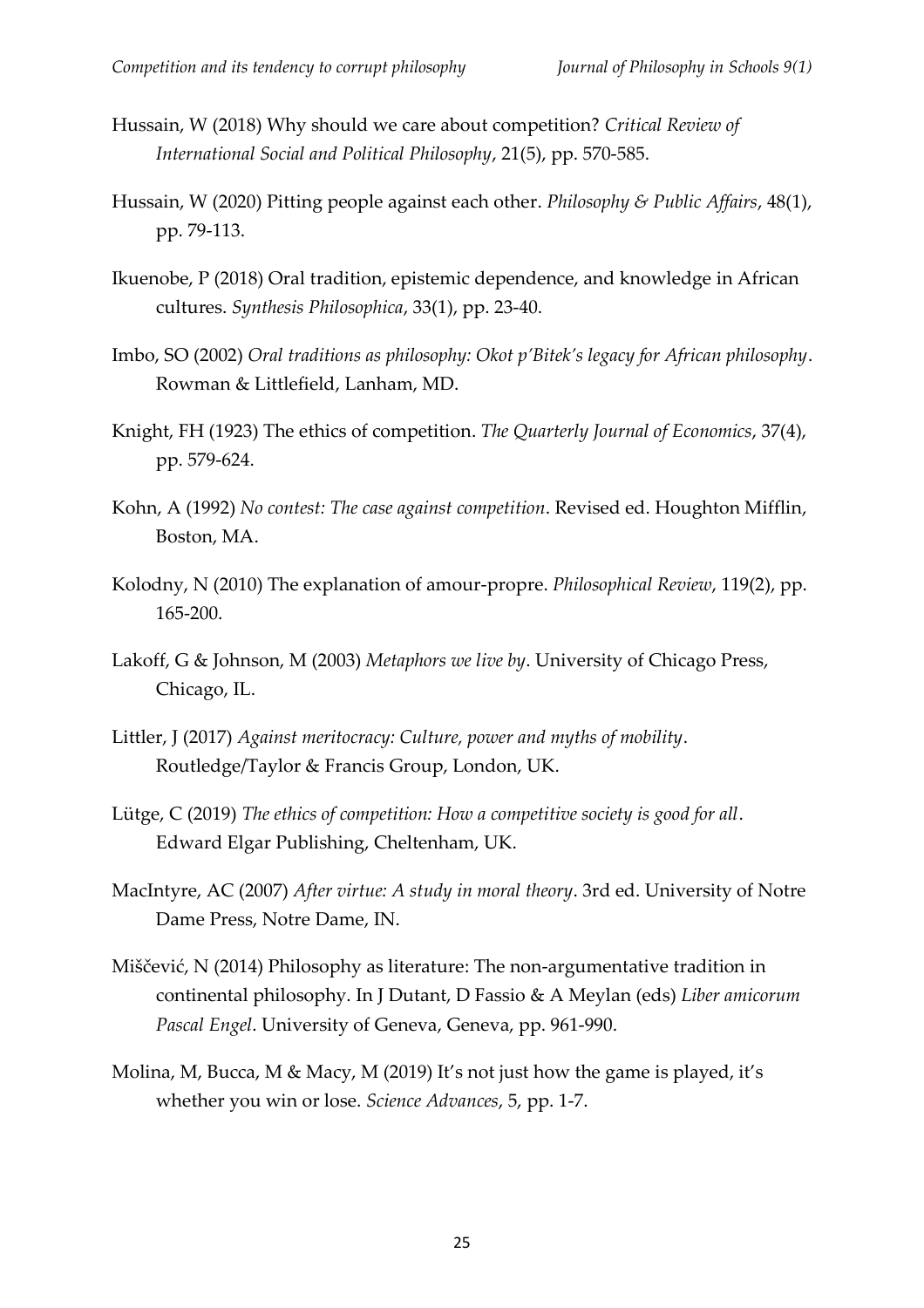- Moulton, J (1983) A paradigm of philosophy: The adversary method. In S Harding & MB Hintikka (eds) *Discovering reality*. Kluwer Academic Publishers, Norwell, MA, pp. 149-164.
- Neuhouser, F (2008) *Rousseau's theodicy of self-love: Evil, rationality, and the drive for recognition*. Oxford University Press, Oxford, UK.
- Pacchioni, G (2018) *The overproduction of truth: Passion, competition, and integrity in modern science*. Oxford University Press, Oxford, UK.
- Rooney, P (2010) Philosophy, adversarial argumentation and embattled reason. *Informal Logic*, 30(3), 203-234.
- Rousseau, J-J (1755) *A discourse upon the origin and the foundation of the inequality among mankind: By John James Rousseau*. R & J Dodsley, London, UK.
- Rousseau, J-J (1769) *Discours sur l'origine et les fondemens de l'inégalité parmi les hommes*. Chez Marc Michel Rey, Amsterdam, The Netherlands.
- Sandel, MJ (2012) *What money can't buy: The moral limits of markets*. Farrar, Straus & Giroux, New York, NY.
- Sandel, MJ (2020) *The tyranny of merit: What's become of the common good?* (First edition). Farrar, Straus & Giroux, New York, NY.
- Searle, JR (2010) *Making the social world: The structure of human civilization*. Oxford University Press, Oxford, UK.
- Thorbjørnsen, SO (2019) *What happens to people in a competitive society: An anthropological investigation of competition*. Springer International Publishing, New York, NY.
- Vickers, J (1995) Concepts of competition. *Oxford Economic Papers*, 47, 1-23.
- Weinberg, J (2017) Self-doubt and 'publish or perish'. *Daily Nous*, 12 January. <https://dailynous.com/2017/01/12/self-doubt-and-publish-or-perish/>
- Wilkinson, RG & Pickett, K (2018) *The inner level: How more equal societies reduce stress, restore sanity and improve everyone's well-being*. Allen Lane, Northwood, UK.